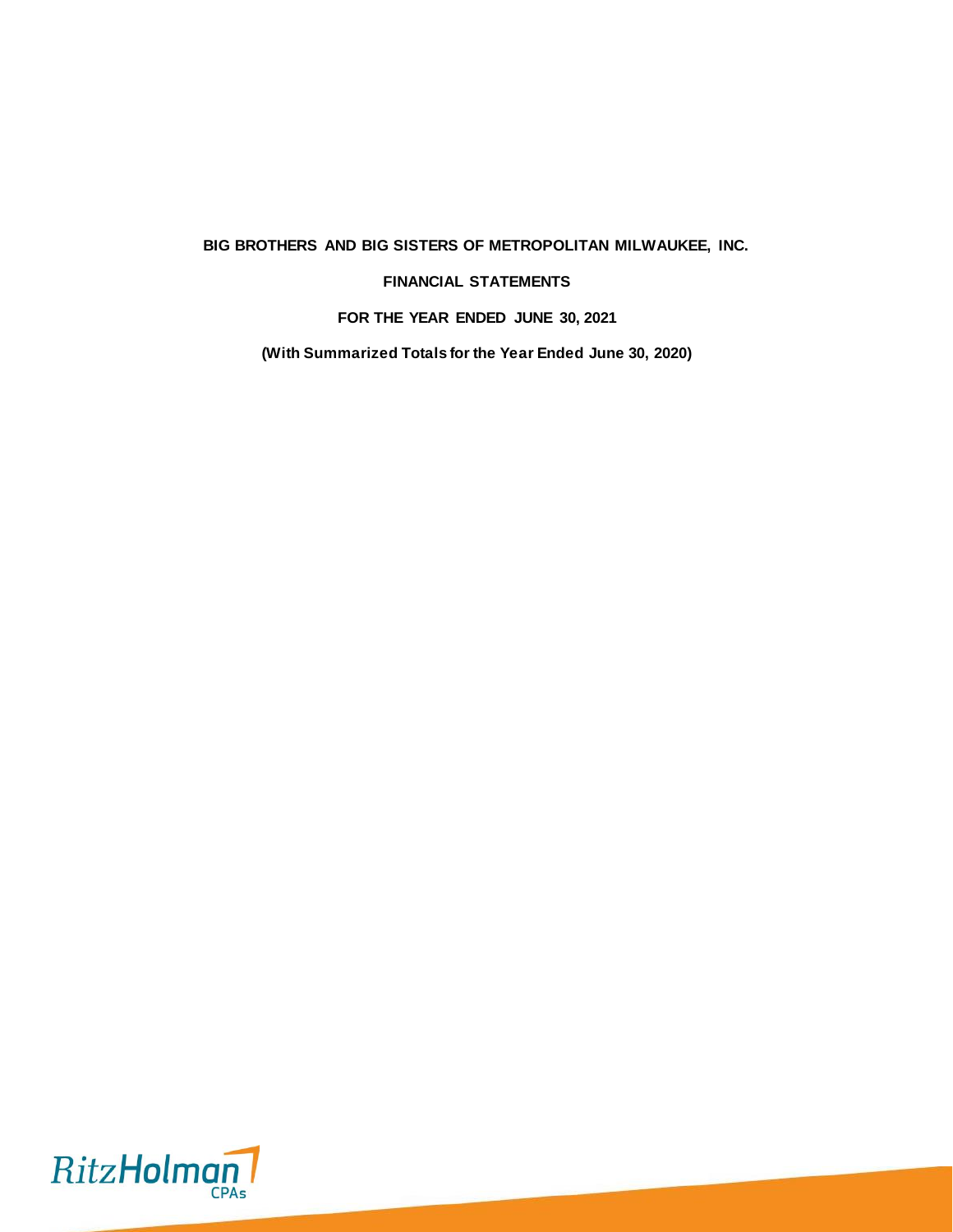# BIG BROTHERS AND BIG SISTERS OF METROPOLITAN MILWAUKEE, INC.

# **TABLE OF CONTENTS**

| Page    |
|---------|
| $1 - 2$ |
|         |
|         |
| 5       |
| 6       |
| 7 - 19  |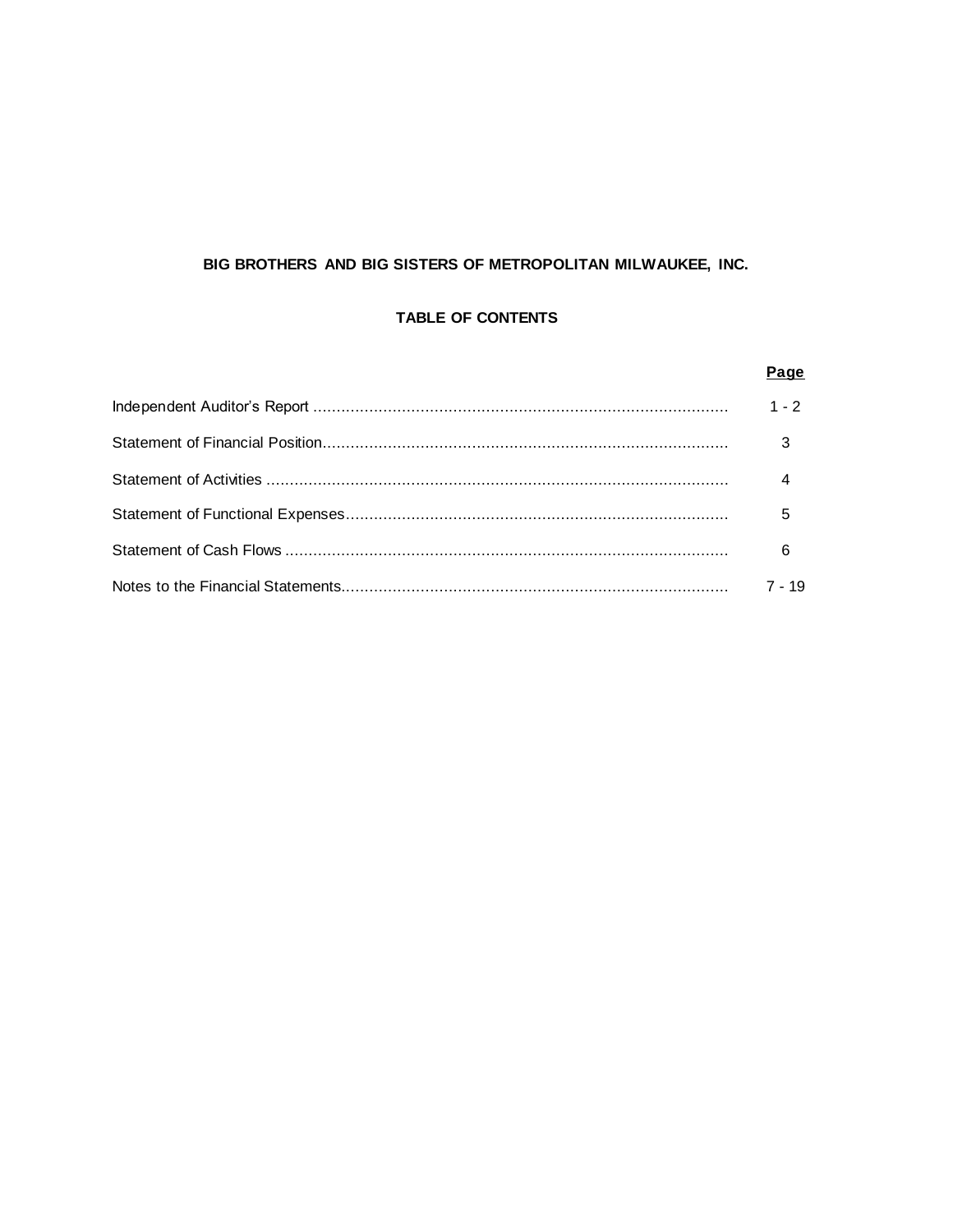

#### Independent Auditor's Report

Board of Directors Big Brothers Big Sisters of Metro Milwaukee, Inc.

#### **Report on the Financial Statements**

We have audited the accompanying financial statements of Big Brothers Big Sisters of Metro Milwaukee, Inc. which comprise the statement of financial position as of June 30, 2021, and the related statements of activities, functional expenses and cash flows for the year then ended, and the related notes to the financial statements.

#### *Management's Responsibility for the Financial Statements*

Management is responsible for the preparation and fair presentation of these financial statements in accordance with accounting principles generally accepted in the United States of America; this includes the design, implementation, and maintenance of internal control relevant to the preparation and fair presentation of financial statements that are free from material misstatement, whether due to fraud or error.

#### *Auditor's Responsibility*

Our responsibility is to express an opinion on these financial statements based on our audit. We conducted our audit in accordance with auditing standards generally accepted in the United States of America. Those standards require that we plan and perform the audit to obtain reasonable assurance about whether the financial statements are free of material misstatement.

An audit involves performing procedures to obtain audit evidence about the amounts and disclosures in the financial statements. The procedures selected depend on the auditor's judgment, including the assessment of the risks of material misstatement of the financial statements, whether due to fraud or error. In making those risk assessments, the auditor considers internal control relevant to the Organization's preparation and fair presentation of the financial statements in order to design audit procedures that are appropriate in the circumstances, but not for the purpose of expressing an opinion on the effectiveness of the Organization's internal control. Accordingly, we express no such opinion. An audit also includes evaluating the appropriateness of accounting policies used and the reasonableness of significant accounting estimates made by management, as well as evaluating the overall presentation of the financial statements.

We believe that the audit evidence we have obtained is sufficient and appropriate to provide a basis for our audit opinion.

#### *Opinion*

In our opinion, the financial statements referred to above present fairly, in all material respects, the financial position of Big Brothers Big Sisters of Metro Milwaukee, Inc. as of June 30, 2021, and the changes in its net assets and its cash flows for the year then ended in accordance with accounting principles generally accepted in the United States of America.

*Ritz Holman LLP Serving business, nonprofits, individuals and trusts.*

| 330 E. Kilbourn Ave., Suite 550 | t. 414.271.1451 |
|---------------------------------|-----------------|
| Milw aukee. WI 53202            | f. 414.271.7464 |
|                                 | ritzholman.com  |

*Member of the American Institute of Certified Public Accountants, Wisconsin Institute of Certified Public Accountants*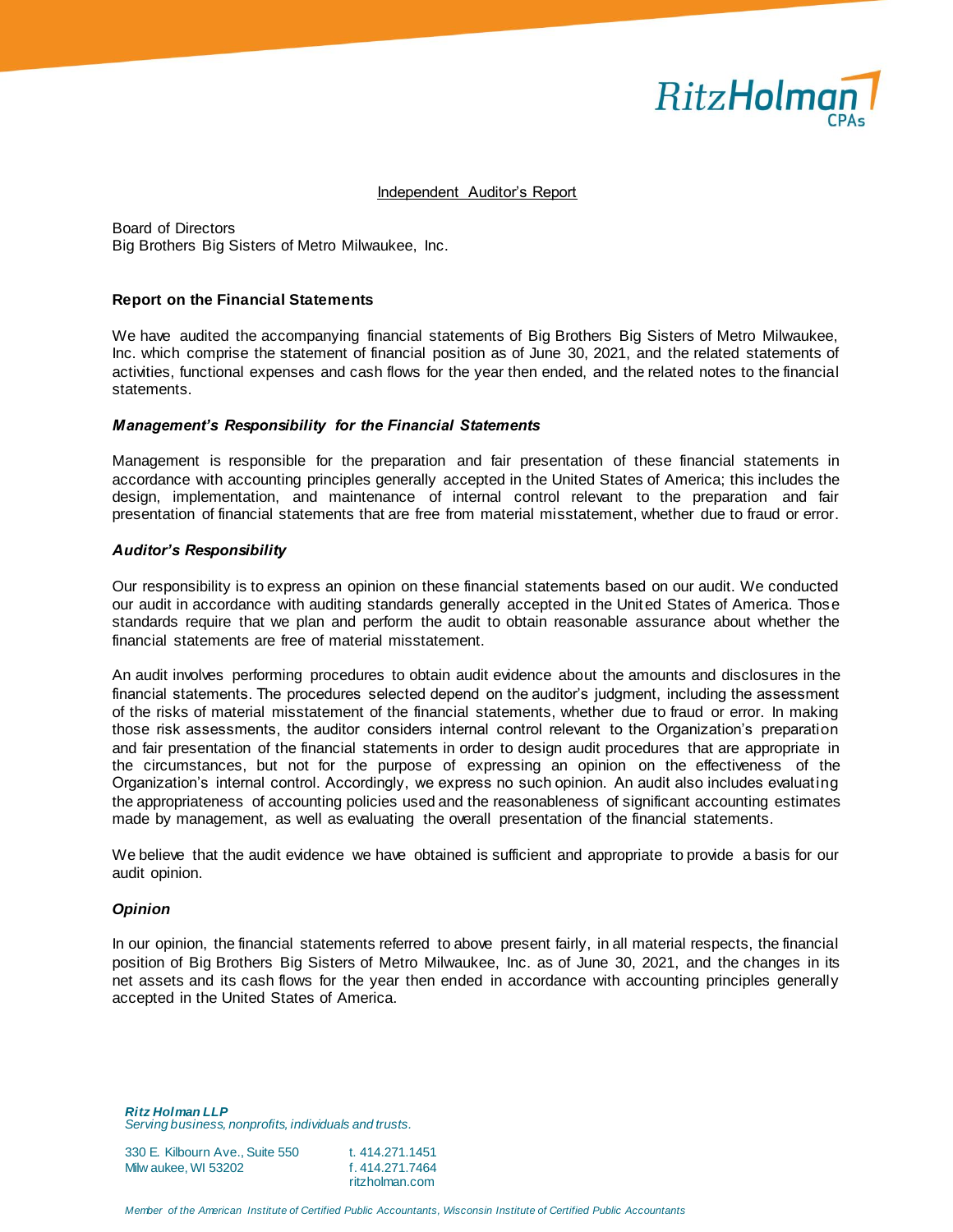Board of Directors Big Brothers Big Sisters of Metro Milwaukee, Inc.

#### *Report on Summarized Comparative Information*

We have previously audited Big Brothers Big Sisters of Metro Milwaukee, Inc.'s June 30, 2020, financial statements, and we expressed an unmodified audit opinion on those audited financial statements in our report dated November 19, 2020. In our opinion, the summarized comparative information presented herein as of and for the year ended June 30, 2020, is consistent, in all material respects, with the audited financial statements from which it has been derived.

Ritz Holman LLP

Certified Public Accountants

Milwaukee, Wisconsin November 18, 2021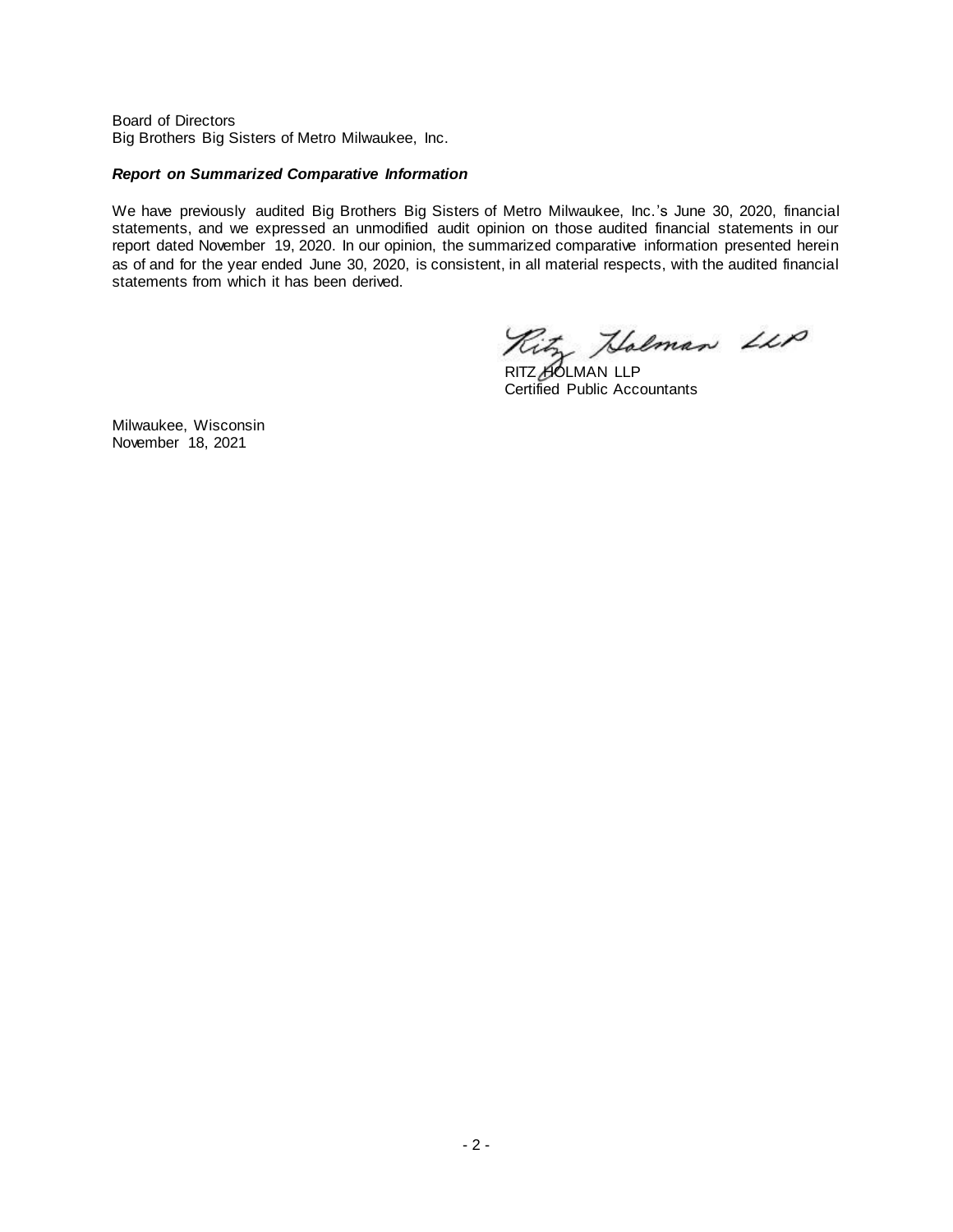# **JUNE 30, 2021 BIG BROTHERS AND BIG SISTERS OF METROPOLITAN MILWAUKEE, INC. STATEMENT OF FINANCIAL POSITION (With Summarized Totals for June 30, 2020)**

| <b>ASSETS</b>                                                                                                                                                                                                                 |                   |                                                                  |                                                 |                                                           |
|-------------------------------------------------------------------------------------------------------------------------------------------------------------------------------------------------------------------------------|-------------------|------------------------------------------------------------------|-------------------------------------------------|-----------------------------------------------------------|
|                                                                                                                                                                                                                               |                   | 2021                                                             |                                                 | 2020                                                      |
| <b>CURRENT ASSETS</b><br>Cash and Cash Equivalents<br><b>Grants Receivable</b><br><b>Current Pledges Receivable</b><br>Prepaid Expenses and Supplies on Hand<br><b>Activity Passes on Hand</b><br><b>Total Current Assets</b> | \$<br>\$          | 2,568,722<br>159,264<br>226,555<br>67,009<br>57,000<br>3,078,550 | \$<br>\$                                        | 2,160,661<br>112,970<br>186,376<br>41,851<br>2,501,858    |
|                                                                                                                                                                                                                               |                   |                                                                  |                                                 |                                                           |
| <b>FIXED ASSETS</b><br><b>Furniture and Fixtures</b><br>Equipment<br>Leasehold Improvements<br><b>Total Fixed Assets</b>                                                                                                      | \$<br>\$          | 1,009<br>52,916<br>48,238<br>102,163                             | \$<br>$\overline{\$}$                           | 3,009<br>70,128<br>48,238<br>121,375                      |
| Less: Accumulated Depreciation                                                                                                                                                                                                |                   | (90, 172)                                                        |                                                 | (104, 795)                                                |
| <b>Net Fixed Assets</b>                                                                                                                                                                                                       | \$                | 11,991                                                           | \$                                              | 16,580                                                    |
| <b>Other Assets</b><br>Long-Term Pledges Receivable<br><b>Endowment Fund</b><br><b>Total Other Assets</b>                                                                                                                     | \$<br>\$          | 70,000<br>265,126<br>335,126                                     | \$<br>$\overline{\mathbf{e}}$                   | 205,028<br>205,028                                        |
| <b>TOTAL ASSETS</b>                                                                                                                                                                                                           | \$                | 3,425,667                                                        |                                                 | \$2,723,466                                               |
| <b>LIABILITIES AND NET ASSETS</b>                                                                                                                                                                                             |                   |                                                                  |                                                 |                                                           |
| <b>CURRENT LIABILITIES</b><br><b>Accounts Payable</b><br><b>Accrued Payroll Liabilities</b><br>Refundable Advances<br><b>Current Portion of PPP Loan</b><br><b>Total Current Liabilities</b>                                  | \$<br>\$          | 21,769<br>83,582<br>18,673<br>277,706<br>401,730                 | \$<br>$\frac{1}{2}$                             | 8,677<br>94,686<br>76,221<br>179,584                      |
| <b>OTHER LIABILITIES</b><br>Paycheck Protection Program Loan and Accrued Interest<br><b>Less: Current Portion</b><br><b>Total Long-Term Liabilities</b><br><b>Total Liabilities</b>                                           | \$<br>$rac{1}{2}$ | 277,706<br>(277, 706)<br>401,730                                 | \$<br>$\frac{1}{2}$<br>$\overline{\mathcal{E}}$ | 274,500<br>(76, 221)<br>198,279<br>377,863                |
| <b>NET ASSETS</b><br><b>Without Donor Restrictions</b><br>Undesignated<br><b>Board Designated</b><br><b>Total Net Assets Without Donor Restrictions</b><br><b>With Donor Restrictions</b><br><b>Total Net Assets</b>          | \$<br>\$<br>\$    | 1,849,160<br>265,126<br>2,114,286<br>909,651<br>3,023,937        | \$<br>S,<br>$\frac{1}{2}$                       | 1,594,592<br>205,028<br>1,799,620<br>545,983<br>2,345,603 |
| TOTAL LIABILITIES AND NET ASSETS                                                                                                                                                                                              | S.                | 3,425,667                                                        |                                                 | \$2,723,466                                               |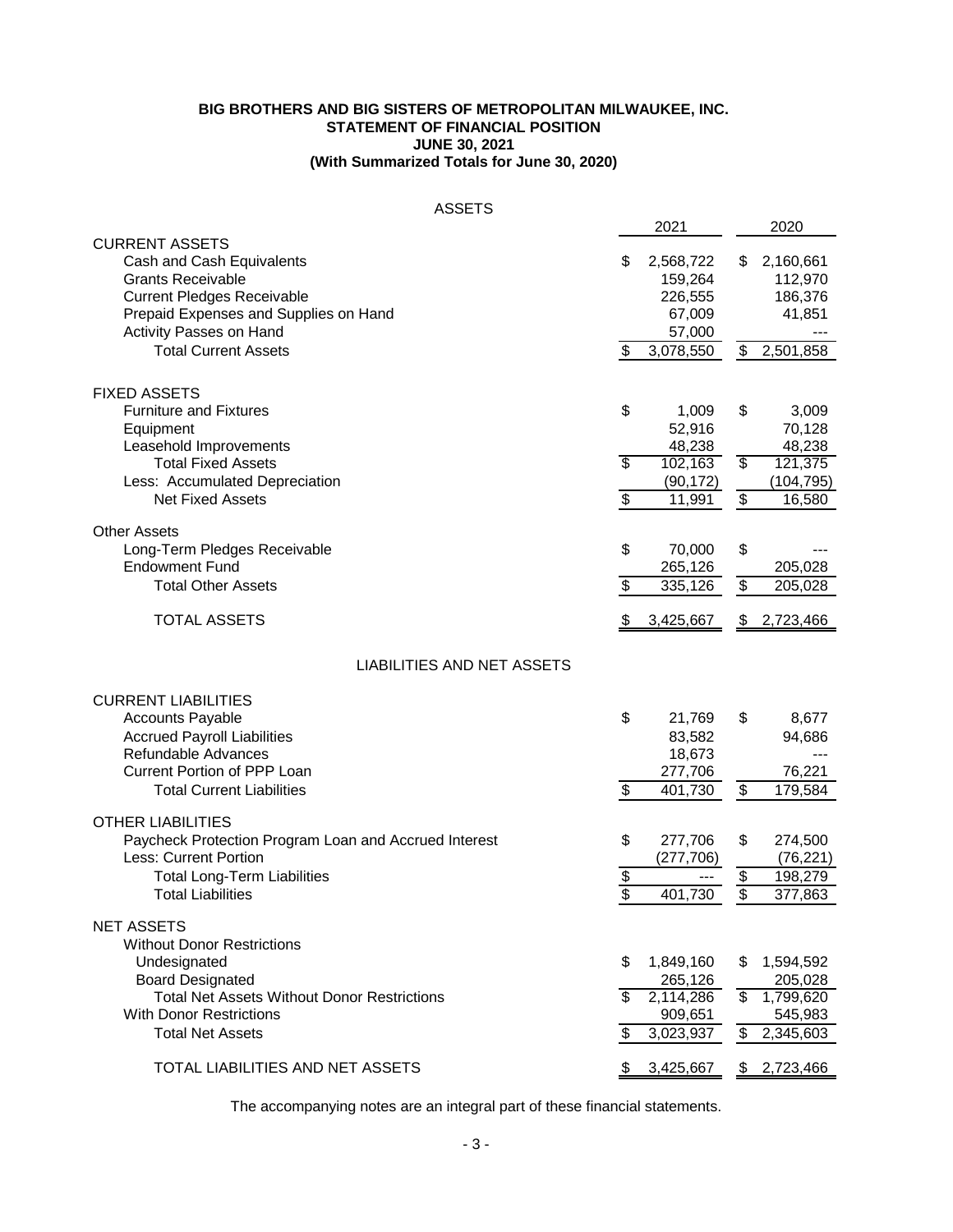# **(With Summarized Totals for the Year Ended June 30, 2020) BIG BROTHERS AND BIG SISTERS OF METROPOLITAN MILWAUKEE, INC. STATEMENT OF ACTIVITIES FOR THE YEAR ENDED JUNE 30, 2021**

|                                                 | <b>Without Donor</b><br>Restrictions |           | With Donor<br>Restrictions |            | 2021<br>Total |           |                          | 2020<br>Total |  |
|-------------------------------------------------|--------------------------------------|-----------|----------------------------|------------|---------------|-----------|--------------------------|---------------|--|
| <b>REVENUE</b>                                  |                                      |           |                            |            |               |           |                          |               |  |
| <b>Contributions and Grants</b>                 | \$                                   | 656,044   | \$                         | 584,805    | S             | 1,240,849 | \$                       | 1,136,113     |  |
| <b>United Way</b>                               |                                      | 141,406   |                            |            |               | 141,406   |                          | 160,689       |  |
| Big Brothers Big Sisters of America             |                                      | 349,168   |                            |            |               | 349,168   |                          | 190,088       |  |
| Community Advocates, Inc.                       |                                      | 160,714   |                            |            |               | 160,714   |                          | 130,000       |  |
| Special Events Revenue                          |                                      | 434,084   |                            | 265,346    |               | 699,430   |                          | 692,280       |  |
| <b>Special Events Expense</b>                   |                                      | (18, 771) |                            |            |               | (18, 771) |                          | (204, 152)    |  |
| Inaugural Event Charitable Partner Revenue, Net |                                      |           |                            |            |               |           |                          | (645)         |  |
| Interest Income                                 |                                      | 2,966     |                            |            |               | 2,966     |                          | 17,911        |  |
| Net Investment Return                           |                                      | 60,098    |                            |            |               | 60,098    |                          | 1,085         |  |
| Waukesha County and Milwaukee County            |                                      |           |                            |            |               |           |                          |               |  |
| <b>Community Development Block Grant</b>        |                                      | 32,524    |                            |            |               | 32,524    |                          | 32,780        |  |
| Donated Goods and Services                      |                                      | 201,309   |                            | 57,000     |               | 258,309   |                          | 149,287       |  |
| Net Assets Released from Restrictions           |                                      | 543,483   |                            | (543, 483) |               |           |                          |               |  |
| <b>Total Revenue</b>                            |                                      | 2,563,025 | $\mathfrak{F}$             | 363,668    | \$            | 2,926,693 | $\mathfrak{S}$           | 2,305,436     |  |
| <b>EXPENSES</b>                                 |                                      |           |                            |            |               |           |                          |               |  |
| <b>Program Services</b>                         | \$                                   | 1,552,557 | \$                         |            | \$.           | 1,552,557 | \$                       | 1,562,660     |  |
| <b>Management and General</b>                   |                                      | 326,317   |                            |            |               | 326,317   |                          | 328,397       |  |
| Marketing and Development                       |                                      | 344,727   |                            | ---        |               | 344,727   |                          | 441,590       |  |
| Subtotal                                        | \$.                                  | 2,223,601 | $\overline{\$}$            |            | \$            | 2,223,601 | $\overline{\mathcal{S}}$ | 2,332,647     |  |
| Unallocated Payments to National                |                                      | 24,758    |                            | ---        |               | 24,758    |                          | 26,000        |  |
| <b>Total Expenses</b>                           |                                      | 2,248,359 | \$                         | ---        | \$            | 2,248,359 | \$                       | 2,358,647     |  |
| <b>CHANGE IN NET ASSETS</b>                     | \$                                   | 314,666   | \$                         | 363,668    | \$            | 678,334   | \$                       | (53, 211)     |  |
| Net Assets, Beginning of Year                   |                                      | 1,799,620 |                            | 545,983    |               | 2,345,603 |                          | 2,398,814     |  |
| NET ASSETS, END OF YEAR                         | \$                                   | 2,114,286 | \$                         | 909,651    | \$            | 3,023,937 | S                        | 2,345,603     |  |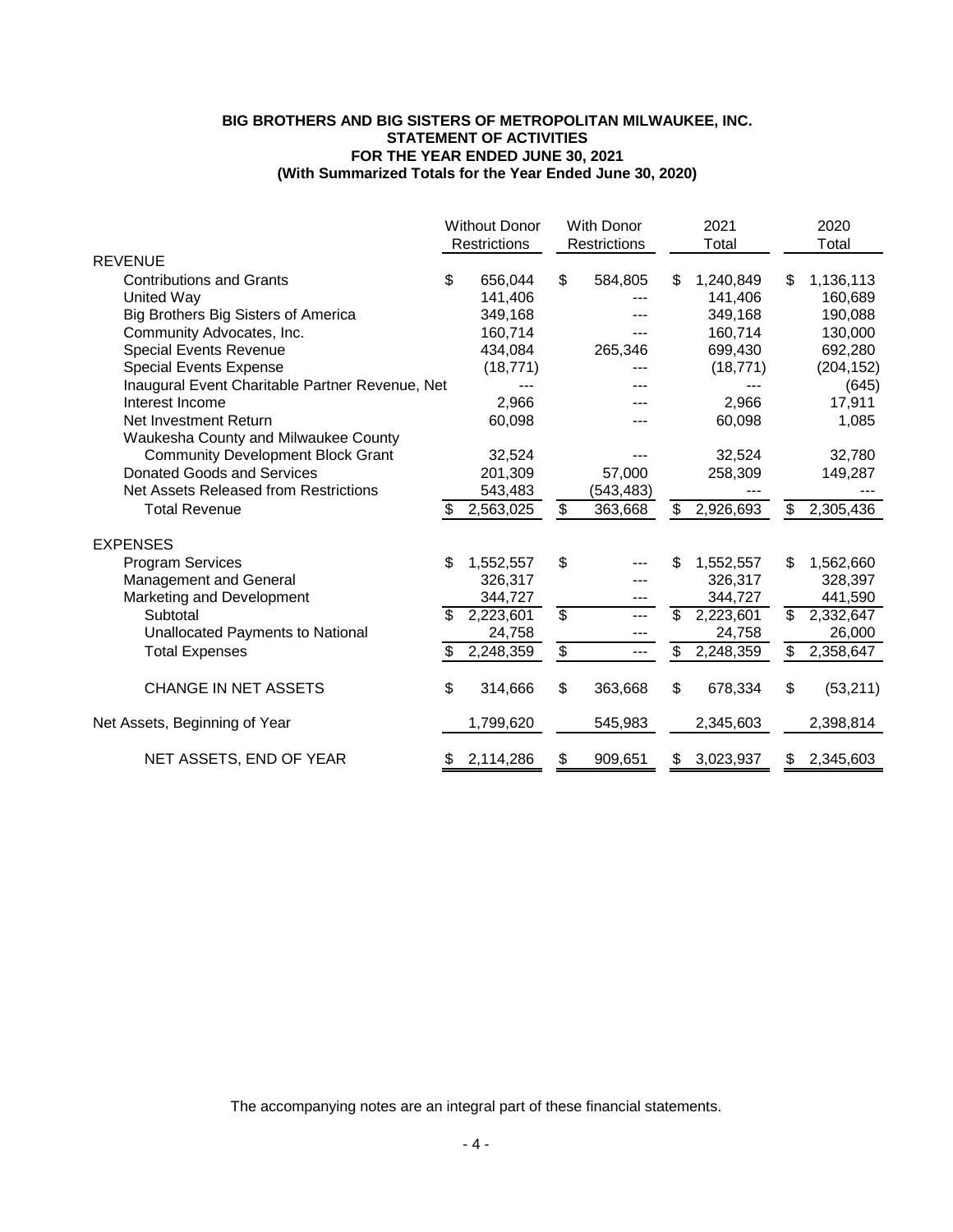## **(With Summarized Totals for the Year Ended June 30, 2020) BIG BROTHERS AND BIG SISTERS OF METROPOLITAN MILWAUKEE, INC. STATEMENT OF FUNCTIONAL EXPENSES FOR THE YEAR ENDED JUNE 30, 2021**

|                                               | Program<br>Services | Management<br>and General |                          | Marketing and<br>Development | 2021<br>Total   | 2020<br>Total   |
|-----------------------------------------------|---------------------|---------------------------|--------------------------|------------------------------|-----------------|-----------------|
| Salaries                                      | \$<br>925,595       | \$<br>213,674             | \$                       | 239,565                      | \$<br>1,378,834 | 1,423,357       |
| <b>Employee Benefits</b>                      | 119,012             | 3,625                     |                          | 22,364                       | 145,001         | 144,258         |
| <b>Retirement Expense</b>                     | 19,065              | 5,833                     |                          | 4,228                        | 29,126          | 27,277          |
| Payroll Taxes                                 | 69,848              | 18,579                    |                          | 16,810                       | 105,237         | 109,331         |
| <b>Travel Expense</b>                         | 3,558               | 1,670                     |                          | 1,661                        | 6,889           | 13,887          |
| Telephone                                     | 8,128               | 975                       |                          | 1,585                        | 10,688          | 11,431          |
| <b>Supplies</b>                               | 45,803              | 12,250                    |                          | 1,870                        | 59,923          | 65,750          |
| Postage and Shipping                          | 3,741               | 765                       |                          | 2,479                        | 6,985           | 5,558           |
| Printing                                      | 1,729               | 98                        |                          | 3,906                        | 5,733           | 8,767           |
| <b>Dues and Subscriptions</b>                 | 1,245               | 666                       |                          | 1,250                        | 3,161           | 4,014           |
| Occupancy                                     | 136,113             | 17,390                    |                          | 26,000                       | 179,503         | 181,508         |
| Insurance                                     | 26,668              | 3,380                     |                          | 5,616                        | 35,664          | 58,465          |
| Marketing and Recruitment                     | 7,651               | 133                       |                          | 221                          | 8,005           | 5,728           |
| <b>Equipment Maintenance and Rental</b>       | 3,211               | 1,107                     |                          | 1,043                        | 5,361           | 7,267           |
| Information Technology                        | 17,626              | 3,834                     |                          | 13,719                       | 35,179          | 46,287          |
| Depreciation                                  | 3,484               | 439                       |                          | 666                          | 4,589           | 4,589           |
| <b>Professional Fees</b>                      | 22,541              | 21,933                    |                          | 1,706                        | 46,180          | 81,096          |
| Conferences, Meetings and                     |                     |                           |                          |                              |                 |                 |
| <b>Staff Development</b>                      | 1,013               | 1,013                     |                          | 38                           | 2,064           | 7,376           |
| <b>Volunteer Events and Cultivation</b>       | 1,598               | ---                       |                          | ---                          | 1,598           | 3,180           |
| <b>Program Activities</b>                     | 134,928             | 13,612                    |                          | ---                          | 148,540         | 97,062          |
| <b>Bad Debt Expense</b>                       | ---                 |                           |                          | ---                          |                 | 24,000          |
| Unrelated Business Income (Refund) Tax        | ---                 | (2,806)                   |                          |                              | (2,806)         | (512)           |
| <b>Other Expenses</b>                         | ---                 | 3,527                     |                          |                              | 3,527           |                 |
| <b>Bank Fees</b>                              |                     | 4,620                     |                          |                              | 4,620           | 2,971           |
| <b>Subtotal Expenses</b>                      | \$<br>1,552,557     | \$<br>326,317             | $\overline{\mathcal{G}}$ | 344,727                      | \$<br>2,223,601 | \$<br>2,332,647 |
| <b>Special Event Expenses</b>                 |                     |                           |                          |                              |                 |                 |
| <b>Facility Costs</b>                         | \$                  | \$                        | \$                       | 1,810                        | \$<br>1,810     | \$<br>61,553    |
| <b>Prizes and Awards</b>                      | ---                 |                           |                          | 3,056                        | 3,056           | 27,019          |
| <b>Equipment Rental and Maintenance</b>       |                     |                           |                          | ---                          | $---$           | 8,763           |
| <b>Professional Fees</b>                      | ---                 |                           |                          | 2,270                        | 2,270           | 7,333           |
| <b>Supplies</b>                               | ---                 |                           |                          | 7,327                        | 7,327           | 89,892          |
| Postage and Printing                          | ---                 | ---                       |                          | 3,953                        | 3,953           | 5,647           |
| <b>Travel</b>                                 | ---                 |                           |                          | 353                          | 353             | 3,945           |
| <b>Subtotal Special Event Expenses</b>        | \$<br>---           | \$<br>---                 | \$                       | 18,769                       | \$<br>18,769    | \$<br>204,152   |
|                                               |                     |                           |                          |                              |                 |                 |
| <b>TOTAL EXPENSES</b>                         | \$<br>1,552,557     | \$<br>326,317             | \$                       | 363,496                      | \$<br>2,242,370 | \$<br>2,536,799 |
| Unallocated Payments to National Organization |                     |                           |                          |                              | \$<br>24,758    | \$<br>26,000    |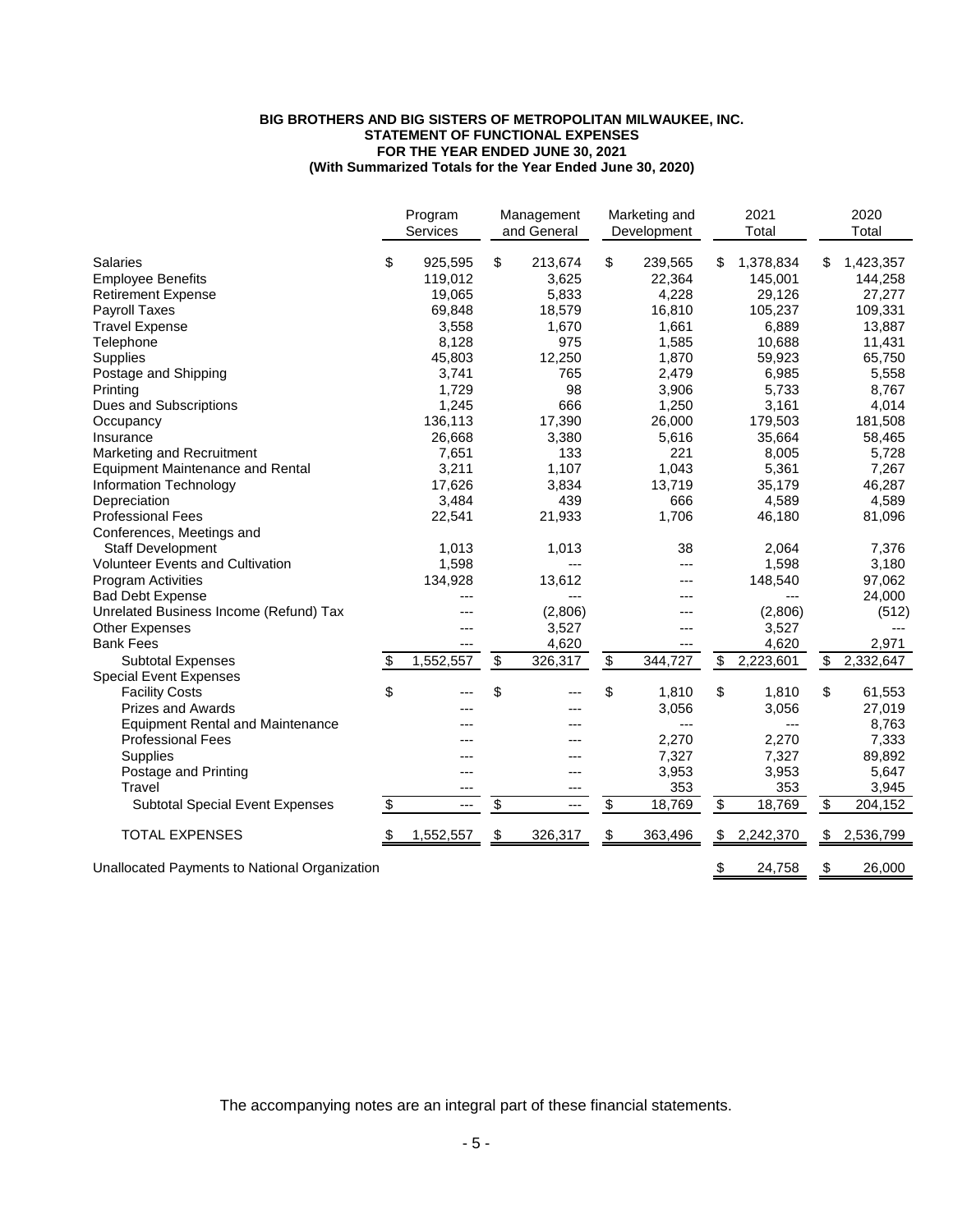# **BIG BROTHERS AND BIG SISTERS OF METROPOLITAN MILWAUKEE, INC. STATEMENT OF CASH FLOWS FOR THE YEAR ENDED JUNE 30, 2021 (With Summarized Totals for the Year Ended June 30, 2020)**

|                                                                                                                                                                                                                                                                                                                                                                                                                                                                                                                                |                       | 2021                                                                                                            |          | 2020                                                                   |
|--------------------------------------------------------------------------------------------------------------------------------------------------------------------------------------------------------------------------------------------------------------------------------------------------------------------------------------------------------------------------------------------------------------------------------------------------------------------------------------------------------------------------------|-----------------------|-----------------------------------------------------------------------------------------------------------------|----------|------------------------------------------------------------------------|
| CASH FLOWS FROM OPERATING ACTIVITIES<br>Change in Net Assets<br>Adjustments to Reconcile Change in Net Assets                                                                                                                                                                                                                                                                                                                                                                                                                  | \$                    | 678,334                                                                                                         | \$       | (53,211)                                                               |
| to Net Cash Provided by Operating Activities<br>Depreciation<br>Gain on Investments<br>(Increase) Decrease in Grants Receivable<br>(Increase) Decrease in Pledges Receivable<br>(Increase) Decrease in Prepaid Expenses and<br>Supplies on Hand<br>(Increase) Decrease in Activity Passes on Hand<br>Increase (Decrease) in Accounts Payable<br>Increase (Decrease) in Accrued Payroll Liabilities<br>Increase (Decrease) in Refundable Advances<br>Increase (Decrease) in Accrued Interest on the Paycheck<br>Protection Loan |                       | 4,589<br>(60,098)<br>(46, 294)<br>(110, 179)<br>(25, 158)<br>(57,000)<br>13,092<br>(11, 104)<br>18,673<br>3,206 |          | 4,589<br>(1,085)<br>10,740<br>167,253<br>(4,666)<br>(17, 831)<br>9,721 |
| Net Cash Provided by Operating Activities                                                                                                                                                                                                                                                                                                                                                                                                                                                                                      | \$                    | 408,061                                                                                                         | \$       | 115,510                                                                |
| CASH FLOWS FROM INVESTING ACTIVITIES<br><b>Purchase of Fixed Assets</b>                                                                                                                                                                                                                                                                                                                                                                                                                                                        | $\boldsymbol{\theta}$ |                                                                                                                 | \$       | (13, 369)                                                              |
| Net Cash Used by Investing Activities                                                                                                                                                                                                                                                                                                                                                                                                                                                                                          | \$                    |                                                                                                                 | \$       | (13, 369)                                                              |
| CASH FLOWS FROM FINANCING ACTIVITIES<br>Proceeds from the Paycheck Protection Program Loan<br>Net Cash Provided by Financing Activities                                                                                                                                                                                                                                                                                                                                                                                        | $\frac{1}{2}$<br>\$   |                                                                                                                 | \$<br>\$ | 274,500<br>274,500                                                     |
| Net Increase in Cash and Cash Equivalents                                                                                                                                                                                                                                                                                                                                                                                                                                                                                      | \$                    | 408,061                                                                                                         | \$       | 376,641                                                                |
| CASH AND CASH EQUIVALENTS AT BEGINNING OF YEAR                                                                                                                                                                                                                                                                                                                                                                                                                                                                                 |                       | 2,160,661                                                                                                       |          | 1,784,020                                                              |
| CASH AND CASH EQUIVALENTS AT END OF YEAR                                                                                                                                                                                                                                                                                                                                                                                                                                                                                       |                       | 2,568,722                                                                                                       | \$       | 2,160,661                                                              |
| SUPPLEMENTAL DISCLOSURE OF CASH FLOW INFORMATION<br>The Organization's leased asset was returned prior to the end of the<br>lease term. The Organization's lease obligation was extinguished.                                                                                                                                                                                                                                                                                                                                  | \$                    |                                                                                                                 | \$       | 1,450                                                                  |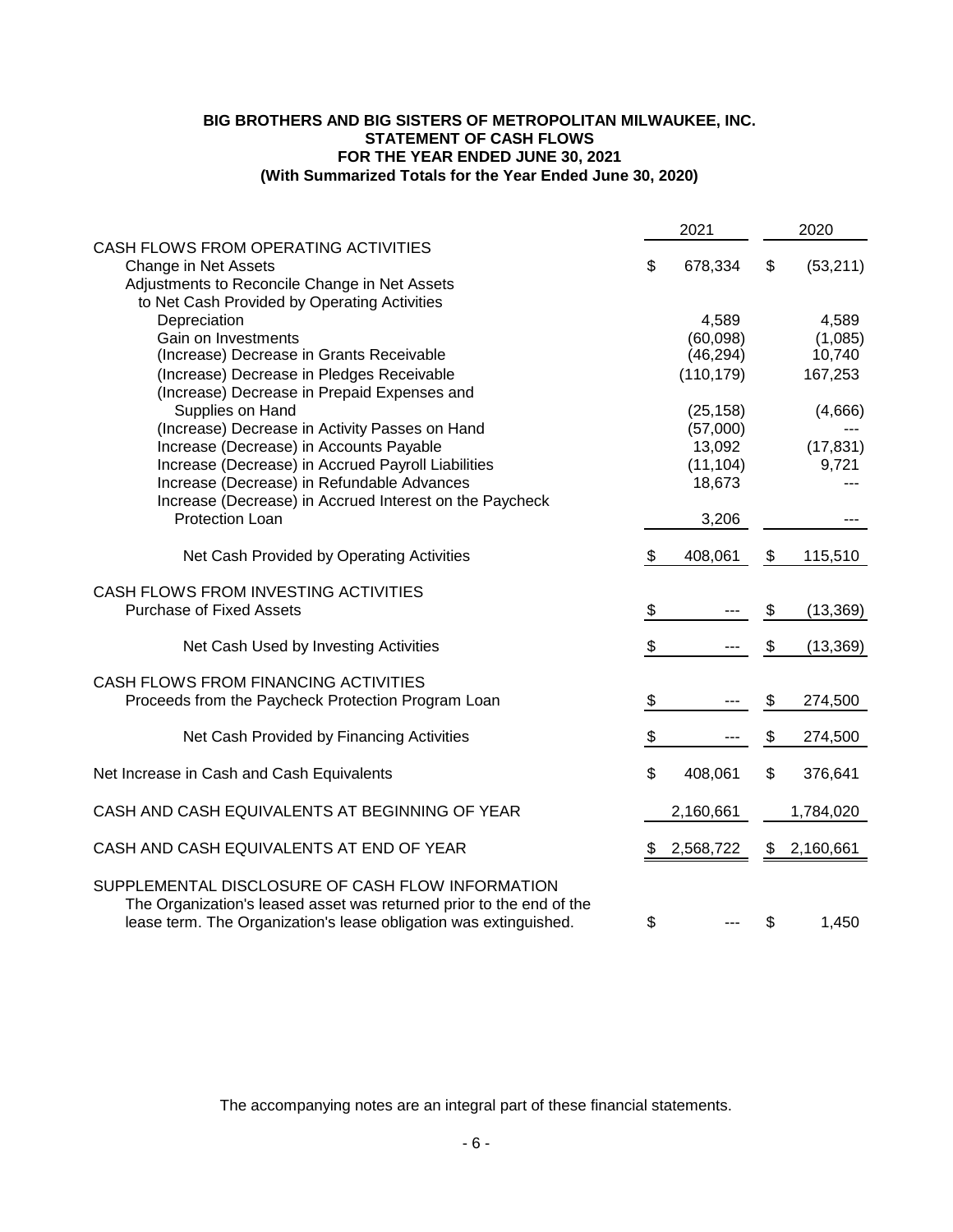# **BIG BROTHERS AND BIG SISTERS OF METROPOLITAN MILWAUKEE, INC.**

# **NOTES TO THE FINANCIAL STATEMENTS**

**JUNE 30, 2021**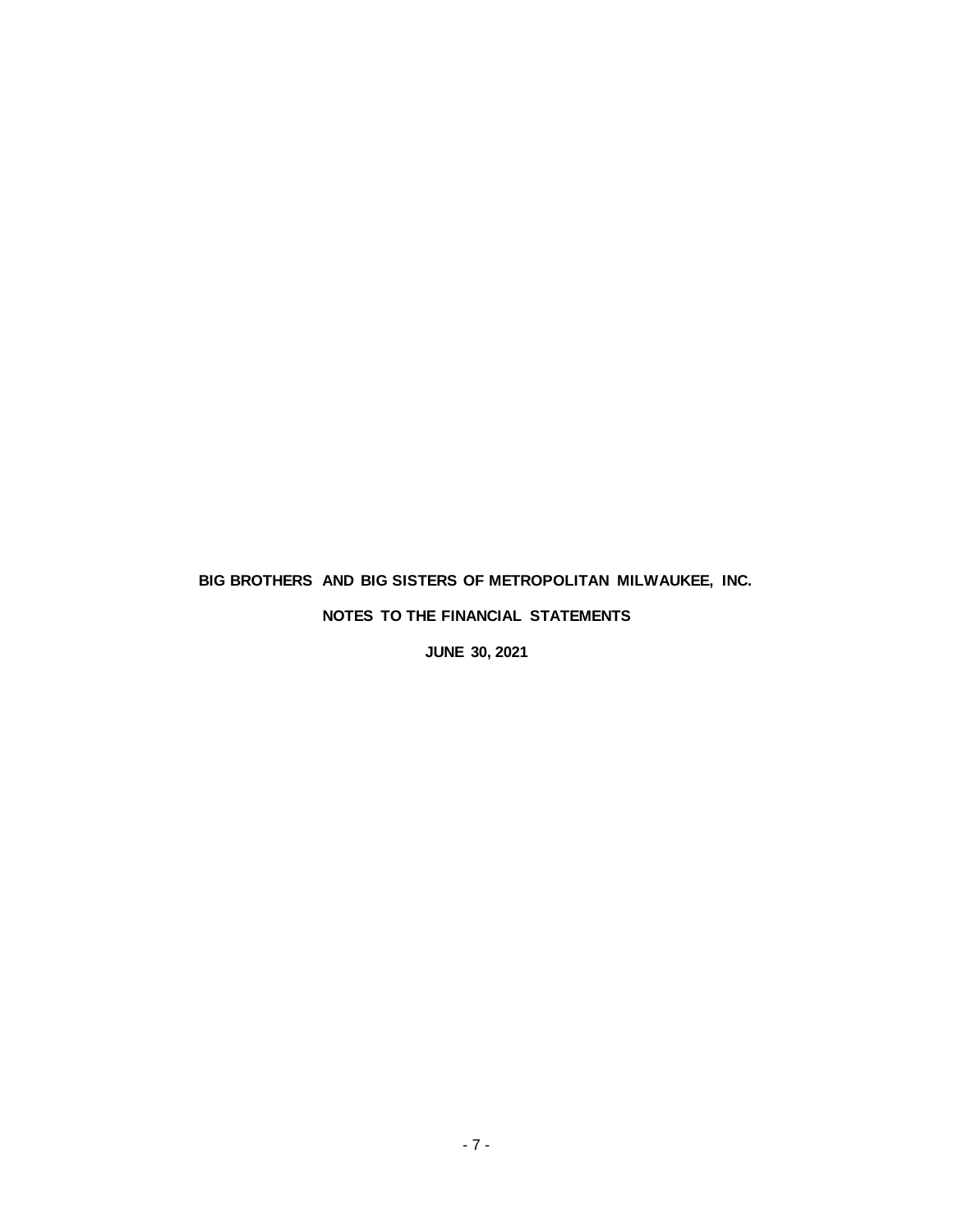## **NOTE A - Summary of Significant Accounting Policies**

#### **Organization**

The mission of Big Brothers and Big Sisters of Metropolitan Milwaukee, Inc. (the "Organization") is to provide children facing adversity with strong and enduring, professionally supported one-to-one relationships that change their lives for the better, forever. The Organization is an affiliate of Big Brothers Big Sisters of America. Big Brothers and Big Sisters of Metropolitan Milwaukee, Inc. is one of the 30 largest Big Brothers and Big Sisters organizations out of 250 in the country.

#### **Basis of Presentation**

The Organization reports information regarding its financial position and activities according to two classes of net assets: net assets without donor restrictions and net assets with donor restrictions.

## **Accounting Method**

The financial statements of Big Brothers and Big Sisters of Metropolitan Milwaukee, Inc. have been prepared on the accrual basis of accounting.

#### **Contributions and Grant Revenue**

Contributions and unconditional promises to give received by the Organization are measured at fair value and are reported as increases in net assets. Contributions are considered available for the Organization's general operations and included in net assets without donor restrictions unless specifically restricted by a donor. A restricted contribution is reported in revenue and net assets without donor restrictions when the restriction is met within the same reporting period as the contribution is received. Contributions received restricted for a purpose not yet met or to support a future period are included in net assets with donor restrictions. When a donor restriction from a prior year expires, net assets with donor restrictions are reclassified to net assets without donor restrictions and reported in the statement of activities as net assets released from restrictions. Conditional contributions are not recognized as revenue until they become unconditional. A conditional contribution is one that has both a barrier that must be overcome and an agreement requiring advance payment to be returned or future payment not to be obligated if the barrier is not overcome.

Net assets restricted for acquisition of building or equipment are reported as net assets with donor restrictions until the specified asset is placed in service when the net assets are released to net assets without donor restrictions.

When a donor requires the investment of a contribution and restricts the use of investment income, the investment income is reported as net assets with donor restrictions until appropriated for the designated time or use when the net assets are released to net assets without donor restrictions.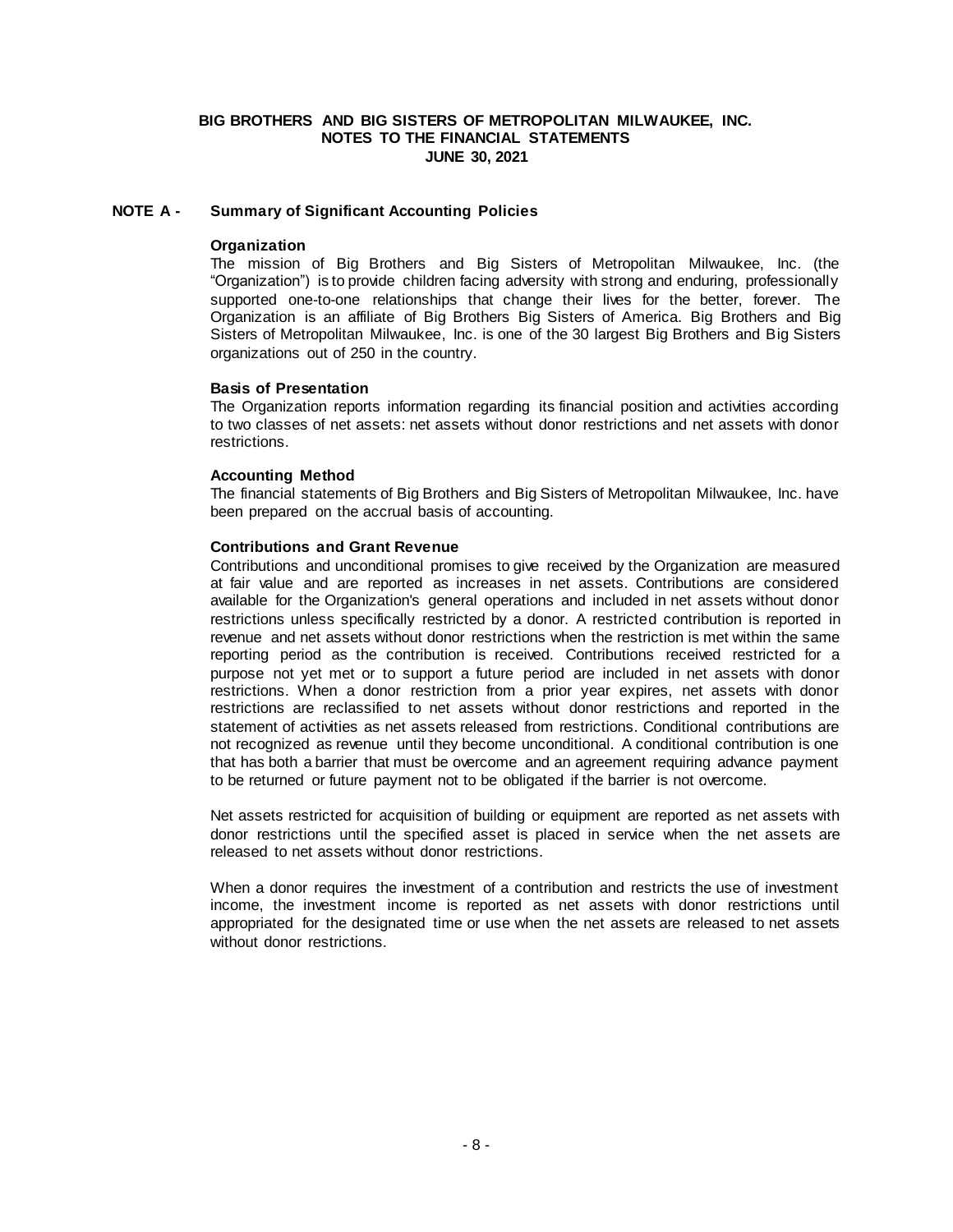## **NOTE A - Summary of Significant Accounting Policies (continued)**

Contributions of assets other than cash are recorded at their estimated fair value at the date of the gift. Donated services are recognized as contributions if the services create or enhance nonfinancial assets or the services require specialized skills, are performed by people with those skills, and would otherwise be purchased by the Organization. Accordingly, the value of contributed time that does not meet these requirements is not reflected in the accompanying financial statements.

#### **Government Grants and Contract Revenue**

Government grants and contract revenue are recognized when earned. Revenue is earned when eligible expenditures, as defined in each grant, contract or other allowable cost manual, are made. Any cash received for revenue not yet earned is considered to be deferred revenue. Revenue earned but not yet paid to the Organization is included in grants receivable. Expenditures under government contracts are subject to review by the granting authority. To the extent, if any, that such review reduces expenditures allowable under these grants or contracts, the Organization records the disallowance at the time the final assessment is made. Management believes that disallowances, if any, would not have a significant effect on the financial statements.

#### **Cash and Cash Equivalents**

For purposes of the statement of cash flows, cash and cash equivalents include all highly liquid debt instruments with maturities of three months or less at purchase.

#### **Pledges Receivable**

Pledges receivable are recorded when the Organization receives an unconditional promise to give or when the condition is met of a conditional promise to give.

#### **Allowance for Doubtful Accounts**

Pledges receivables are stated net of an allowance for doubtful accounts. The Organization's estimate uses historical experience of the relationship between actual bad debts and net amounts pledged.

#### **Prepaid Expenses and Supplies on Hand**

Prepaid expenses are future expenses paid in advance and are reported on the statement of financial position as an asset. Supplies received or purchased that are expected to be used at a future date are reported on the statement of financial position as an asset.

#### **Fixed Assets**

Fixed assets are recorded at cost. Depreciation is provided over the estimated useful lives of the assets using the straight-line method. The Organization capitalized all assets with values of \$1,000 or greater.

#### **Marketing and Recruitment**

The Organization uses marketing and recruitment to promote its programs and recruit individuals among the audiences it serves. Marketing and recruitment costs are expensed as the marketing or recruiting activities take place. Marketing and recruitment expenses for the year ended June 30, 2021, were \$8,005.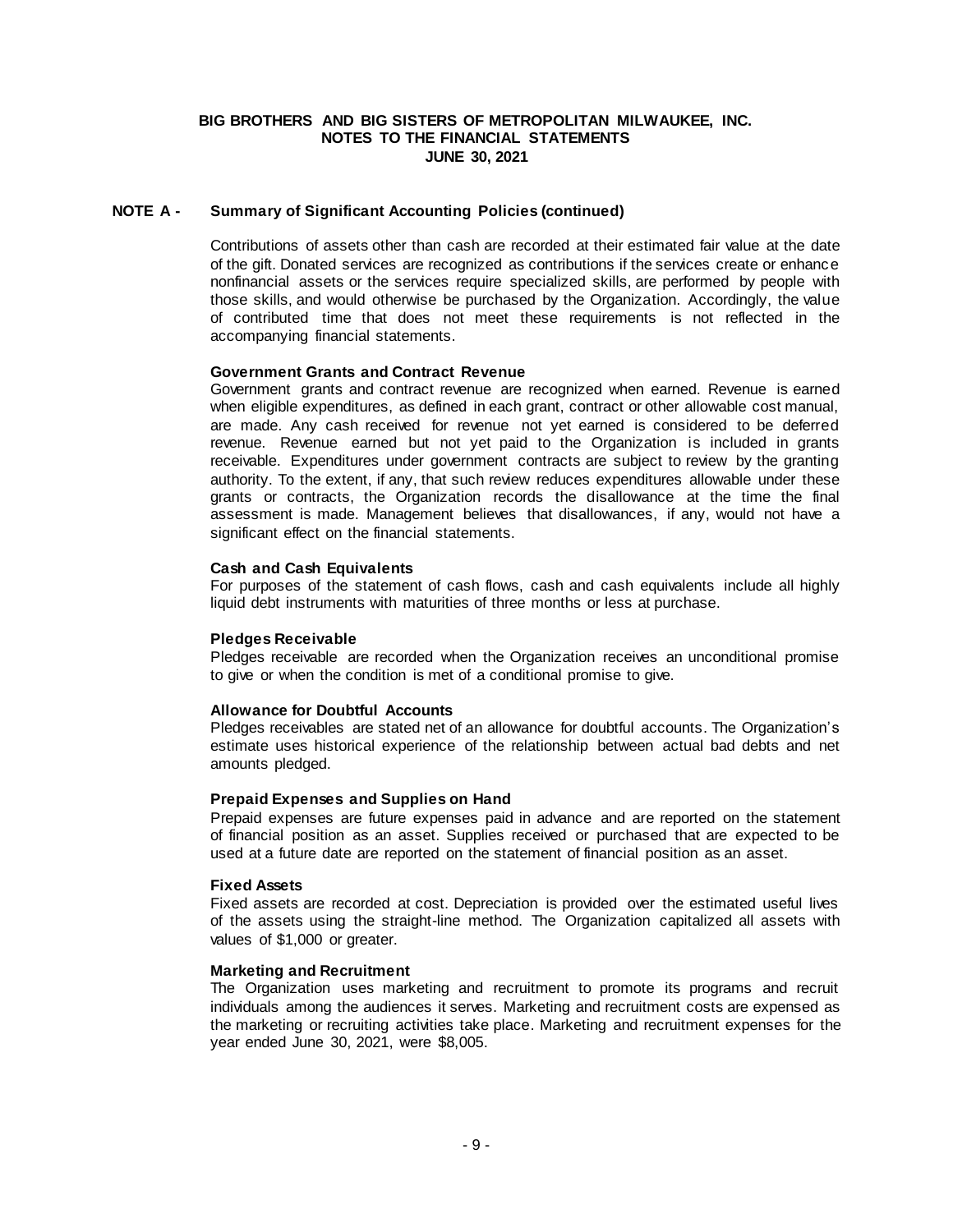# **NOTE A - Summary of Significant Accounting Policies (continued)**

## **Functional Expenses**

The Organization allocates costs based their functional and natural classification in the statement of functional expenses. Program costs are those associated with carrying out the mission; management costs are those for accounting, human resources, budgeting or for the board of directors; fundraising costs are those attributed to the solicitation of contributions. Costs are allocated to each function directly whenever possible. Wages of individuals working in more than one function are allocated based on estimated time in each function and other costs are allocated based on the estimated benefit to each function.

#### **Estimates**

The preparation of financial statements in conformity with generally accepted accounting principles requires management to make estimates and assumptions that affect the reported amounts of assets and liabilities and disclosure of contingent assets and liabilities at the date of the financial statements and the reported amounts of revenues and expenses during the reporting period. Actual results could differ from those estimates.

#### **NOTE B - Future Accounting Pronouncements**

*Accounting Standards Update 2020-07, Presentation and Disclosures by Not-for-Profit Entities for Contributed Nonfinancial Assets (Topic 958)* will be effective for fiscal years beginning after June 15, 2021. The amendments in this update are required and provide new presentation and disclosure requirements about contributed nonfinancial assets to nonprofits, including additional disclosure requirements for recognized contributed services. Contributed nonfinancial assets will be required to be reported as a separate line in the statement of activities. A financial statement note will be required to provide disaggregated contributed nonfinancial assets by category including: the type of contributed nonfinancial asset; qualitative information about the monetization or utilization of the nonfinancial assets; the policy about the monetization or utilization of nonfinancial assets; a description of restrictions, valuation, and the market used to determine the fair value. The amendments, required to be presented retrospectively to all periods presented, will not change the recognition and measurement requirements for those assets.

*Accounting Standards Update 2016-02, Leases (Topic 842)* will be effective for fiscal years beginning after December 15, 2021. This update requires the recognition of lease assets and lease liabilities on the statement of financial position measured at the present value of lease payments and requires disclosure of key information about the leasing arrangements.

*Accounting Standards Update 2020-08, Receivables – Nonrefundable Fees and Other Costs (Topic 310-20)* will be effective for fiscal years beginning after December 15, 2021. The amendments in this update represent changes to clarify the codification. An organization shall apply the amendment prospectively. This amendment impacts the effective yield of an existing individual callable debt security.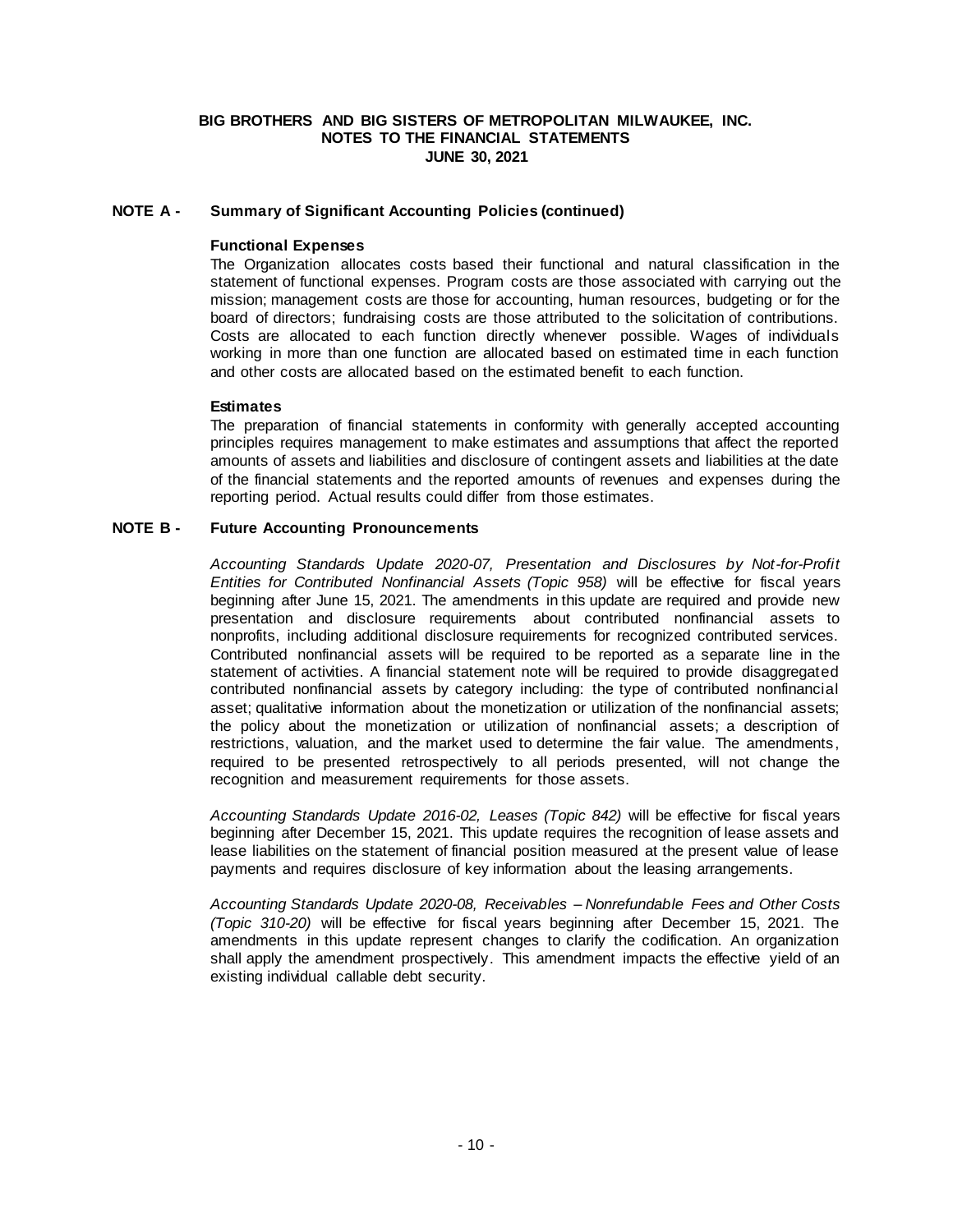## **NOTE B - Future Accounting Pronouncements (continued)**

*Accounting Standards Update 2016-13, Financial Instruments - Credit Losses (Topic 326)*  will be effective for fiscal years beginning after December 15, 2023. The main objective of this update is to provide financial statement users with more decision-useful information about the expected credit losses on financial instruments and other commitments to extend credit held by a reporting entity at each reporting date. To achieve this objective, the amendments in this update replace the incurred loss impairment methodology in current GAAP with a methodology that reflects expected credit losses and requires consideration of a broader range of reasonable and supportable information to inform credit loss estimates, including exploring more forward-looking alternatives.

## **NOTE C - Comparative Financial Information and Reclassifications**

The financial information shown for 2020 in the accompanying financial statements is included to provide a basis for comparison with 2021. The comparative information is summarized by total only, not by net asset class. Such information does not include sufficient detail to constitute a presentation in conformity to generally accepted accounting principles. Accordingly, such information should be read in conjunction with the Organization's financial statements for the year ended June 30, 2020, from which the summarized information was derived.

# **NOTE D - Liquidity**

Financial assets are those items expected to be readily convertible to cash within one year of the statement of financial position date. Financial assets available for use are those financial assets that can be used for general expenditures, liabilities and to pay other obligations as they come due. The Organization's operations are funded primarily through donations received throughout the year and especially during periods of fundraising for special events. Donations that are restricted by the donor for a specific purpose are excluded from financial assets available for use. However, pledges receivable that are expected to be collected within one year and available for general use upon collection are included in financial assets available for use. In addition to the financial assets listed below, the Organization has a line of credit of \$250,000 available for use.

The Organization has liquid financial assets available of the following at June 30, 2021:

| Source                                                               | Amount                |
|----------------------------------------------------------------------|-----------------------|
| Cash and Cash Equivalents                                            | \$2,568,722           |
| Grants Receivable                                                    | 159.264               |
| Current Pledges Receivable<br>Less: Purpose Restricted Liquid Assets | 226,555<br>(269, 490) |
|                                                                      |                       |
| Total Assets Available For Use                                       | \$2.685.051           |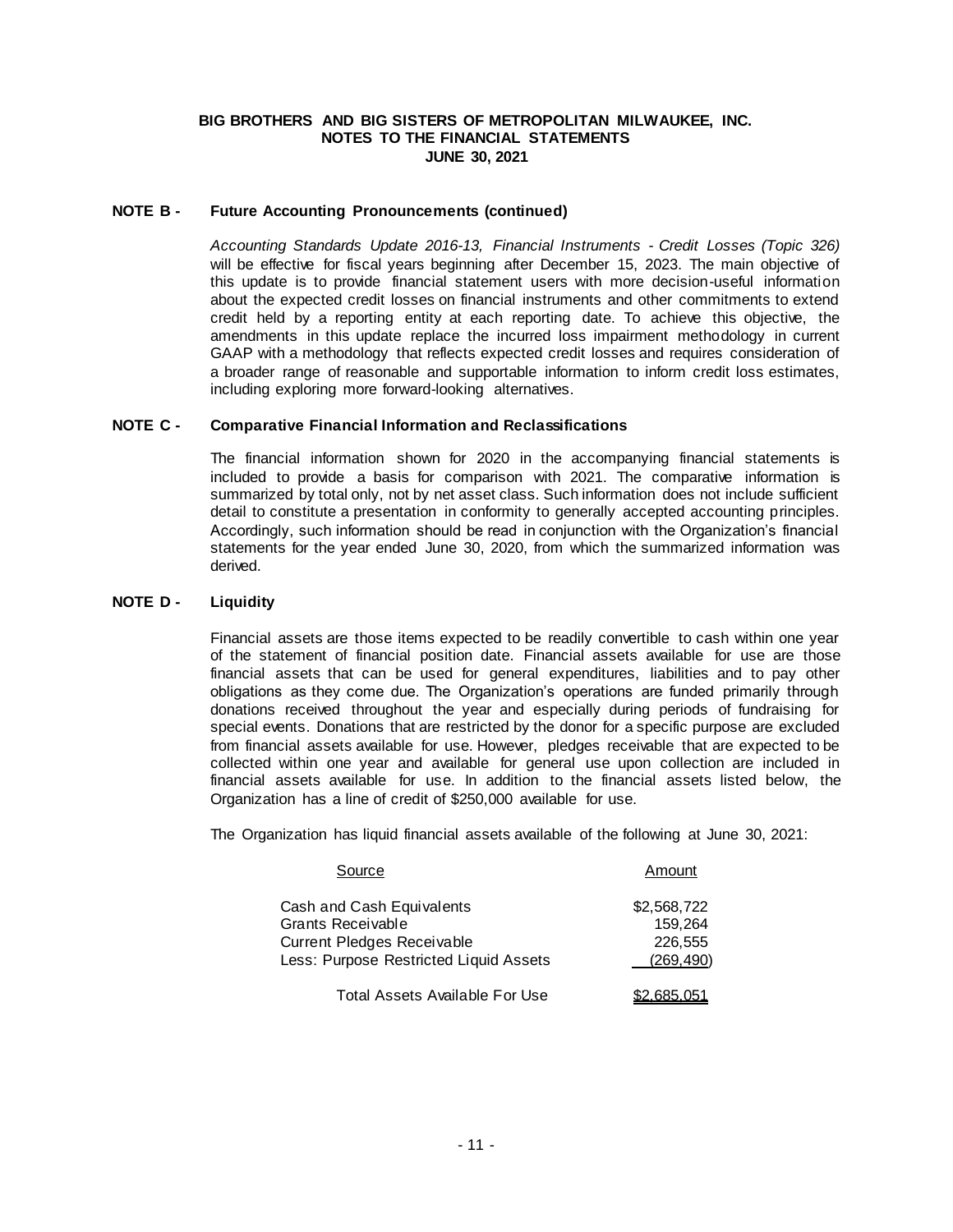## **NOTE E - Concentration of Credit Risk**

The Organization maintains its cash balances at a financial institution located in Wisconsin. The combined account balances are insured by the Federal Deposit Insurance Corporation up to \$250,000. At June 30, 2021, the Organization's uninsured cash balances totaled \$2,328,049.

# **NOTE F - Grants Receivable**

Grants receivable consist of the following as of June 30, 2021:

| Source                                                     | Amount   |
|------------------------------------------------------------|----------|
| Community Advocates, Inc.<br>Waukesha and Milwaukee County | \$33.473 |
| Community Development Block Grant                          | 14,822   |
| Big Brothers Big Sisters of America                        | 110,969  |
| T∩tal                                                      |          |

# **NOTE G - Pledges Receivable**

Pledges receivable consist of unconditional individual, foundation, and United Way pledges to be collected in future periods.

| Balances consist of the following as of June 30, 2021             | Amount               |
|-------------------------------------------------------------------|----------------------|
| Gross Pledges Receivable<br>Less: Allowance for Doubtful Accounts | \$301.555<br>(5,000) |
| Net Pledges Receivable                                            | \$296.555            |

Pledges are expected to be collected in the following years:

| Year Ended                                      | Amount                        |
|-------------------------------------------------|-------------------------------|
| June 30, 2022<br>June 30, 2023<br>June 30, 2024 | \$231.555<br>60,000<br>10.000 |
| Gross Pledges Receivable                        | <u>\$301.555</u>              |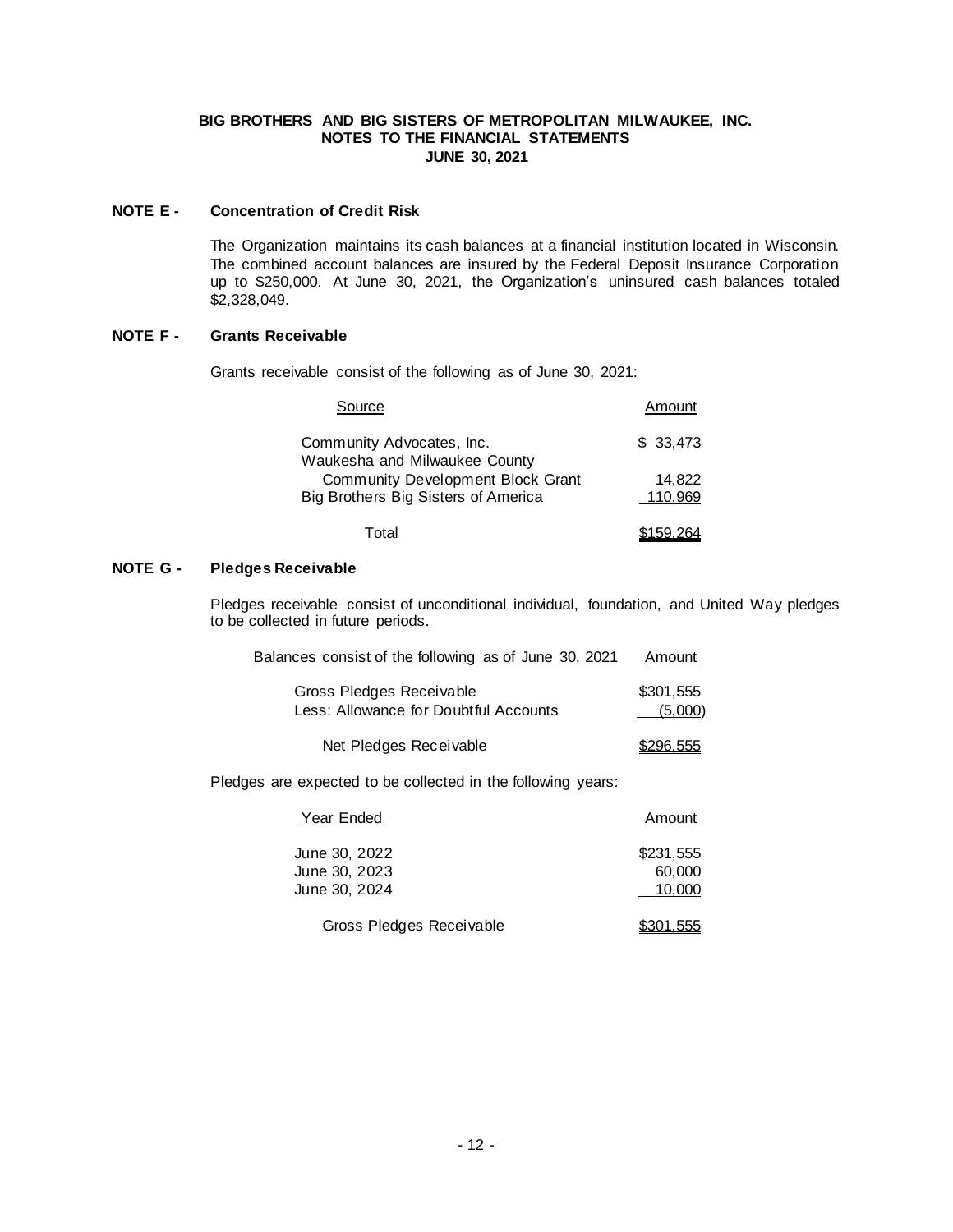## **NOTE H - Endowment Fund - Greater Milwaukee Foundation**

The Organization's endowment gifts are invested in an agency endowment component fund, known as the *Big Brothers Big Sisters of Metro Milwaukee Fund* (the "Fund"), at the Greater Milwaukee Foundation, a community foundation.

#### **Interpretation of Relevant Law**

The Organization is subject to the Uniform Prudent Management of Institutional Funds Act (UPMIFA) and thus, classifies amounts in its endowment funds in accordance with the donor's wishes. If a donor restricts contributions to the endowment, the endowment is included with net assets with donor restrictions. Donor gifts for the endowment that are intended by the Organization to be invested in perpetuity, but for which the donor has granted the board the right to vote and otherwise use the gift, are considered to be Board-designated endowment funds.

## **Assets of the Fund**

The *Big Brothers Big Sisters of Metro Milwaukee Fund* assets are included in an investment pool of contributions, investment income and losses, distributions and investment fees. Distributions from the Fund are made in accordance with the Greater Milwaukee Foundation's distribution policy in effect from time to time. The Greater Milwaukee Foundation utilizes a total return spending policy that allows for a long-term approach in order to achieve an expected return greater than the total of the spending rate and inflation rate and which will maintain the purchasing power of the corpus. The 2016 and 2015 spending rate was 4.75%. Big Brothers Big Sisters of Metropolitan Milwaukee, Inc. has elected to reinvest any distributions until the value of the Fund reaches \$1,000,000.

Big Brothers Big Sisters of Metropolitan Milwaukee, Inc.'s Fund contract allows for distributions greater than those set by the Greater Milwaukee Foundation's distribution policy up to a maximum of 100% including all of the principal and income of the Fund. Such distributions may be made if recommended by an 80% vote of the Big Brothers and Big Sisters of Metropolitan Milwaukee, Inc.'s board of directors and approved by the Greater Milwaukee Foundation's board of directors. The *Big Brothers Big Sisters of Metro Milwauk ee Fund* is reported at the fair value of the fund of \$265,126 as of June 30, 2021.

Endowment net asset composition as of June 30, 2021, consists of the following:

|                              | Board<br>Designated | Endowment<br>Total |  |
|------------------------------|---------------------|--------------------|--|
| Greater Milwaukee Foundation | \$265.126           | \$265.126          |  |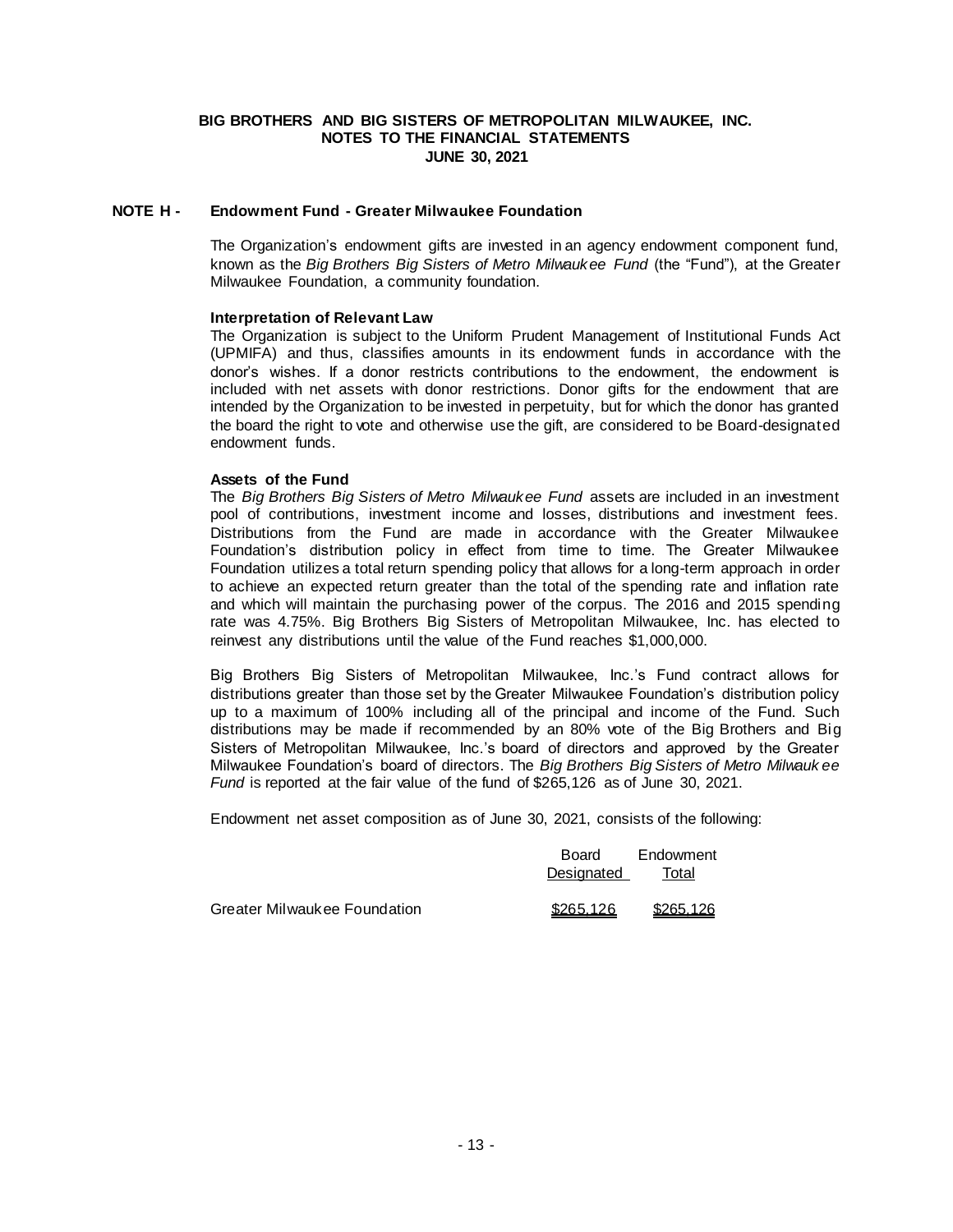#### **NOTE I - Fair Value Measurements**

The Organization has adopted the Financial Accounting Standards Board guidance on fair value measurements. A three-tier hierarchy is used to maximize the use of observable market data inputs and minimize the use of unobservable inputs and to establish classification of fair value measurements for disclosure purposes. Financial assets valued using Level 1 inputs are based on unadjusted quoted market prices within active markets. Financial assets valued using Level 2 inputs are based primarily on quoted prices for similar assets in active or inactive markets. Financial assets valued using Level 3 inputs are based primarily on valuation models with significant unobservable pricing inputs and which result in the use of management estimates.

The following table sets forth by level, within the fair value hierarchy, the Organization's assets at fair value as of June 30, 2021.

| Investment Category                                | Fair Value       | Quoted Prices<br>In Active<br>Markets for<br><b>Identical</b><br>Assets<br>(Level 1) | Significant<br>Other<br>Observable<br><b>Inputs</b><br>(Level 2) | Significant<br>Unobservable<br><b>Inputs</b><br>(Level 3) |
|----------------------------------------------------|------------------|--------------------------------------------------------------------------------------|------------------------------------------------------------------|-----------------------------------------------------------|
| Greater Milwaukee<br><b>Foundation Investments</b> | \$265,126        | \$.<br>---                                                                           | $---$                                                            | \$265,126                                                 |
| Total                                              | <u>\$265.126</u> |                                                                                      |                                                                  | \$265.126                                                 |

Greater Milwaukee Foundation investments include equity securities, fixed income securities, absolute return hedge funds, and long/short equity hedge funds. The funds are held by the Greater Milwaukee Foundation which reports the value of the fund to the Organization.

Assets measured at fair value on a recurring basis using significant unobservable inputs (Level 3):

> Fair Value Measurements Using Significant Unobservable Inputs (Level 3)

|                       | GMF<br>Investments | Total     |
|-----------------------|--------------------|-----------|
| Beginning Balance,    |                    |           |
| July 1, 2020          | \$205,028          | \$205,028 |
| Net Investment Return | 60.098             | 60.098    |
| Ending Balance,       |                    |           |
| June 30, 2021         | \$265.126          | \$265.126 |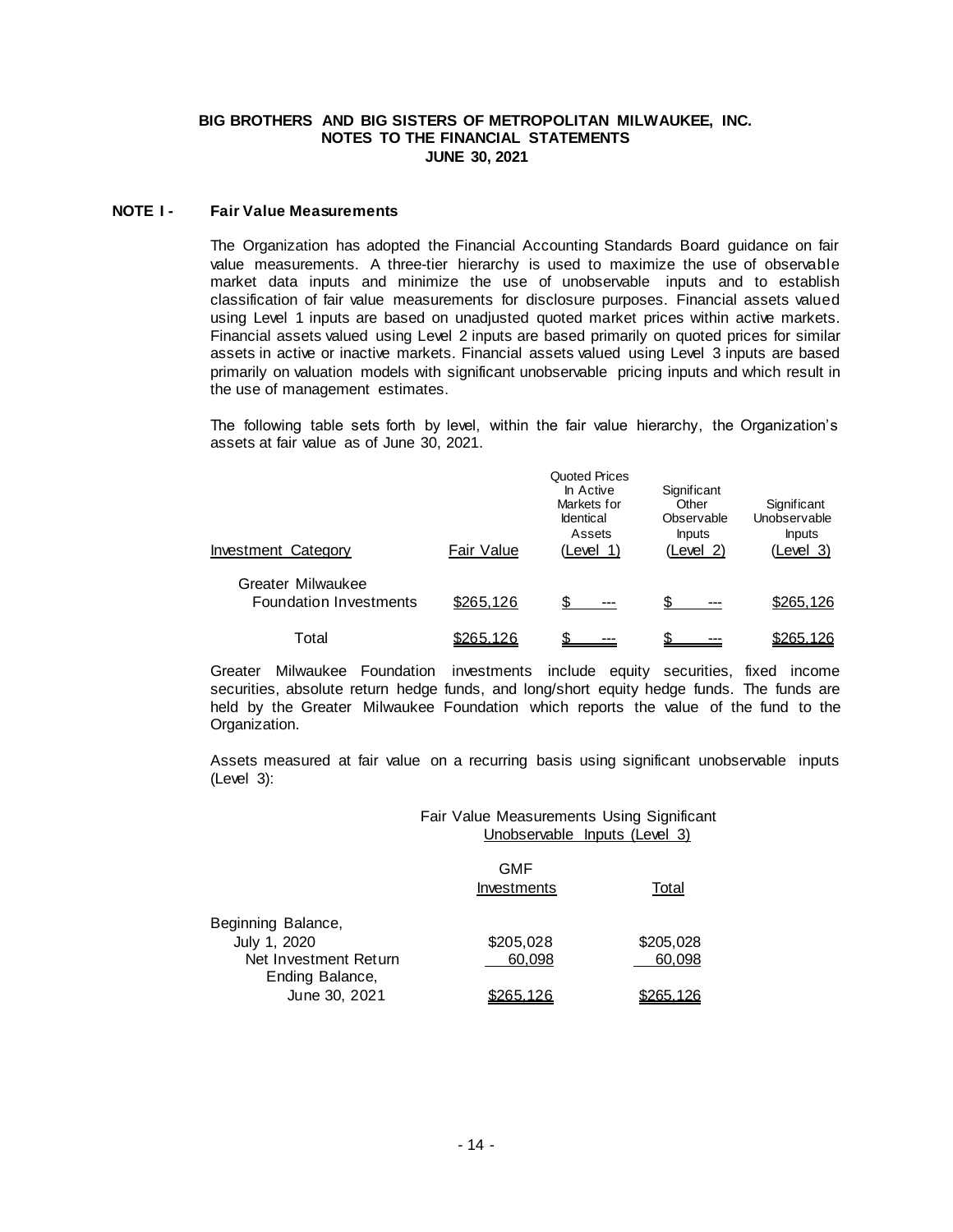## **NOTE J - Line of Credit**

The Organization has a variable rate revolving line of credit with an available balance of \$250,000. The lender has the right to cancel the line of credit as it relates to future advances at any time without notice and to demand payment upon 90 days advance notice to the Organization. The interest rate on the line of credit is determined to be 4.52% as of June 30, 2021, based on 1.270 points over the highest Prime Rate as published daily in the "Money Rates" section of the Wall Street Journal, adjusted each day and will become effective without notice to the Organization. The line of credit is secured by all personal and real property. The line of credit was not being used as of June 30, 2021.

## **NOTE K - Paycheck Protection Program Loan Payable**

The Organization received a loan through the Paycheck Protection Program of \$274,500 on April 18, 2020. The Organization is eligible for loan forgiveness on the loan proceeds that are spent on eligible expenditures in the allotted loan coverage period and if the Organization maintained levels of employment as required in the CARES Act. The portion of the loan not forgiven is payable over 2 years with a 1% interest rate. Payments are deferred for 10 months after the loan coverage period, however, interest accrues over this period. If the loan is forgiven, any accrued interest is also forgiven. During the year ended June 30, 2021, the Organization recorded accrued interest on the loan of \$3,206. The loan payable and accrued interest are \$277,706 as of June 30, 2021.

On October 6, 2021, the Organization received forgiveness on \$243,448 of the \$274,500 loan. The forgiveness amount will be included in revenue in the year ending June 30, 2022. The Organization will be required to pay the remaining loan balance of \$31,052 and accrued interest on that balance. The loan and accrued interest are expected to be paid in full during the year ending June 30, 2022.

# **NOTE L - Net Assets Released From Restrictions**

During the year ended June 30, 2021, net assets released from restrictions consist of the following:

| Source                  | Amount     |
|-------------------------|------------|
| Leadership (Board)      | S<br>8,500 |
| 2021 Mentor 2.0         | 182,500    |
| 2021 General Operations | 217,764    |
| Individuals             | 17,000     |
| Corporation             | 3,000      |
| Gala                    | 39,000     |
| Golf                    | 72,038     |
| Donated Goods Golf      | 2,930      |
| Donated Goods Gala      | 751        |
| Total                   |            |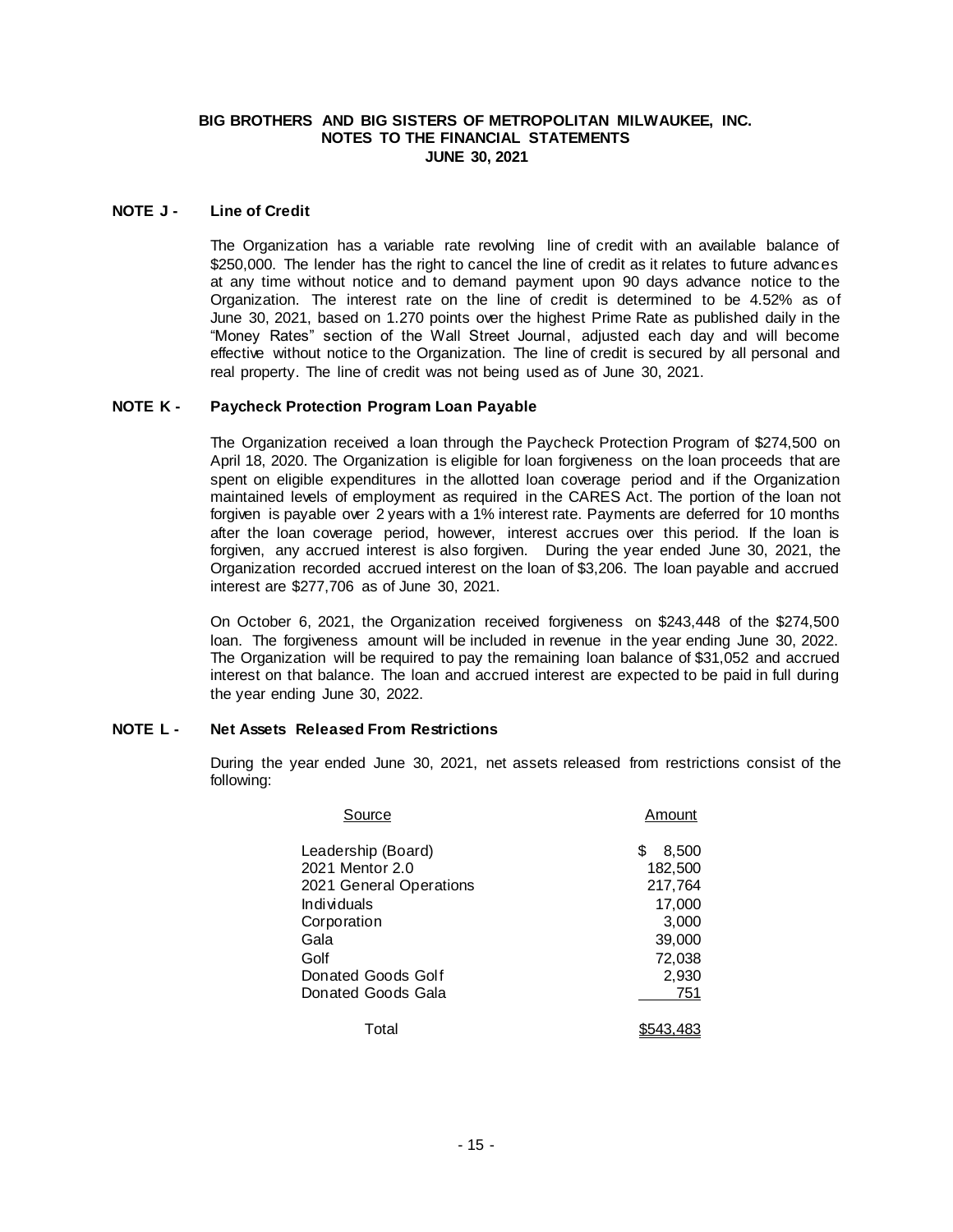## **NOTE M - Net Assets With Donor Restrictions and Board Designated Net Assets**

Net assets with donor restrictions consist of the following at June 30, 2021:

| Source                                                                                                                                                                               | Amount                                                                 |
|--------------------------------------------------------------------------------------------------------------------------------------------------------------------------------------|------------------------------------------------------------------------|
| Time-Restricted<br>Individuals<br>Corporations<br>Foundations                                                                                                                        | \$126,702<br>81,633<br>346,470                                         |
| Subtotal                                                                                                                                                                             | <u>\$554,805</u>                                                       |
| <u>Time- and Purpose-Restricted</u><br>Mentor 2.0 Pledge<br>Foundations – Education<br>Golf<br>Gala<br>Donated Summer Fun Passes on Hand<br>Donated Goods Golf<br>Donated Goods Gala | \$<br>2,500<br>30,000<br>187,640<br>69,350<br>57,000<br>4,514<br>3,842 |
| Subtotal                                                                                                                                                                             | \$354,846                                                              |
| Total                                                                                                                                                                                | <u>\$909.651</u>                                                       |

Board designated endowment includes donor gifts for the endowment intended by the Organization to be invested in perpetuity but for which the donor has granted the board the right to vote and otherwise use the gift of \$265,126.

# **NOTE N - Board Donations**

During the year ended June 30, 2021, board members and their affiliated companies and foundations donated \$659,346.

## **NOTE O - Donated Goods and Services**

The Organization received donated goods and services for match activities, special events, reduced rent, and volunteer time.

Only donated services requiring specialized skills are included in financial statements per generally accepted accounting principles. Therefore, 98,673 hours of mentoring services, valued at \$28.54 per hour by the Independent Sector, are not included in the financial statements with a value of \$2,817,326. If program mentoring hours were included in the financial statement amounts, Big Brothers Big Sisters of Metropolitan Milwaukee, Inc. would realize a ratio of expenses at 87% program expenses and 13% supporting expenses.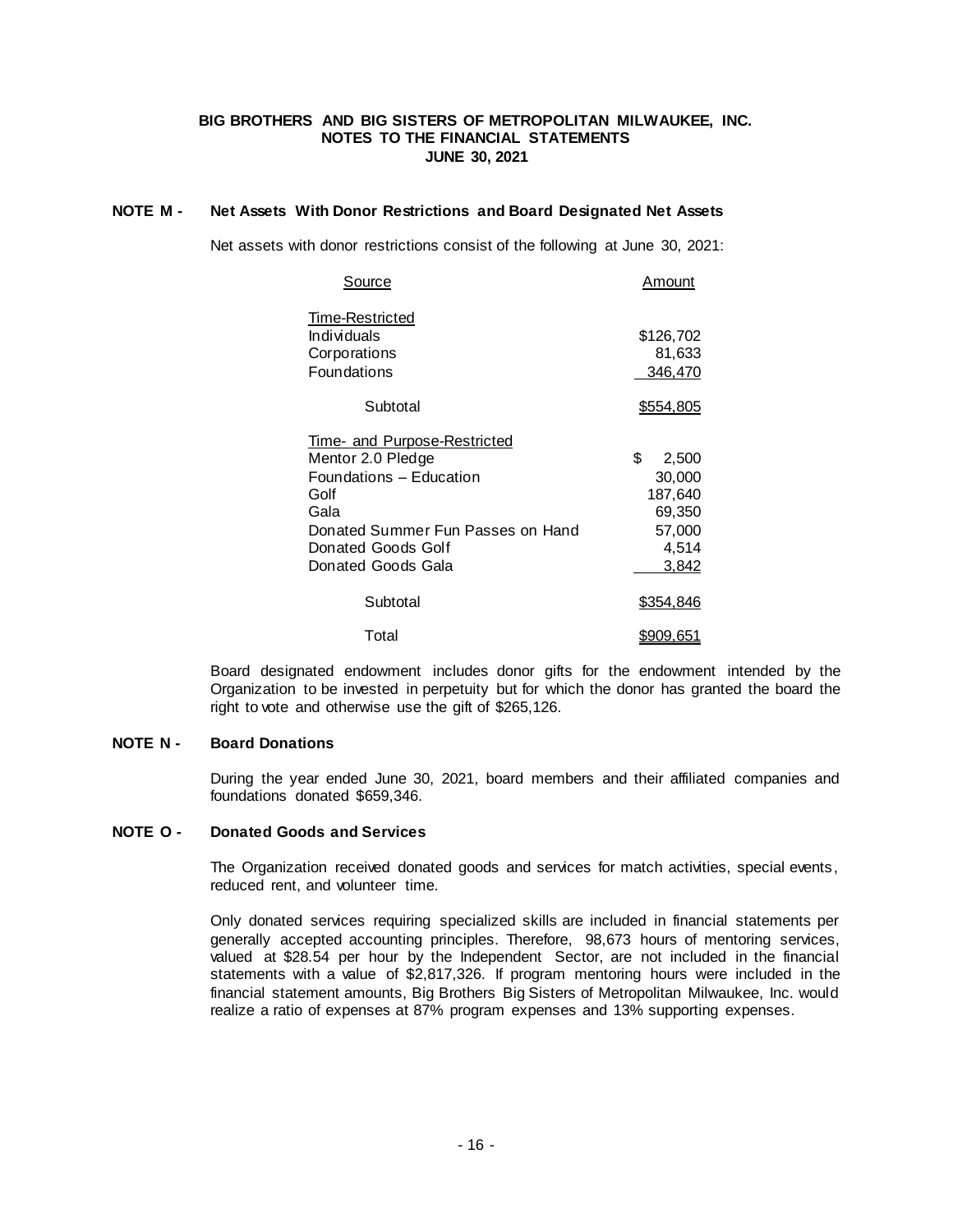# **NOTE O - Donated Goods and Services (continued)**

Donated goods and services consist of the following for the year ended June 30, 2021:

| Included in the Financial Statements                                                                                             | Amount                                                        |
|----------------------------------------------------------------------------------------------------------------------------------|---------------------------------------------------------------|
| Rent<br>Staffing and Virtual Hosting<br>Program Tickets and Supplies<br>Summer Fun Passes on Hand<br>Laptops<br>Camp Scholarship | 52,769<br>S.<br>30,000<br>81,990<br>57,000<br>31,300<br>5,250 |
| Total                                                                                                                            | <u>\$258.309</u>                                              |
| Not Included in the Financial Statements                                                                                         | Amount                                                        |
| Hourly Value<br>Program Mentoring Hours                                                                                          | \$<br>28.54<br>98,673                                         |
| Total                                                                                                                            | \$2.816.127                                                   |

#### **NOTE P - Conditional Contributions and Grants**

The Organization has contracts for which it receives government funding with specific use stipulations requiring funds be used only on qualifying expenses determined by the grant contract and allowable cost policies. The Organization will not receive the grant funds unless spent on the required activity and within the allowable cost guidance. As of June 30, 2021, the Organization has \$175,988 of grant funds, earned on a cost reimbursement basis, available through December 31, 2021.

# **NOTE Q - Revenue from Contracts with Customers**

The Organization holds several annual fundraising events, such as The Big Gala, the NFL Alumni Golf Classic, and the Bowl For Kids' Sake. Registration fees for the events include an exchange component for the value of food and entertainment and a contribution or sponsorship portion. The exchange component is recorded at the point in time of the event. The amount for the exchange component received in advance of events is included in refundable advances and amounts owed for past events are included in accounts receivable. The contribution portion of the registration fee and sponsorships are treated as contributions and recorded when received or pledged. Contributions and sponsorships are included in net assets with donor restrictions until the event is held.

In the year ended June 30, 2021, the Organization's events did not have an exchange component due to the Coronavirus pandemic.

The Organization has received and included in refundable advances \$18,673 that will be recognized as revenue in exchange for food and entertainment at the golf and gala events that will be held subsequent to June 30, 2021.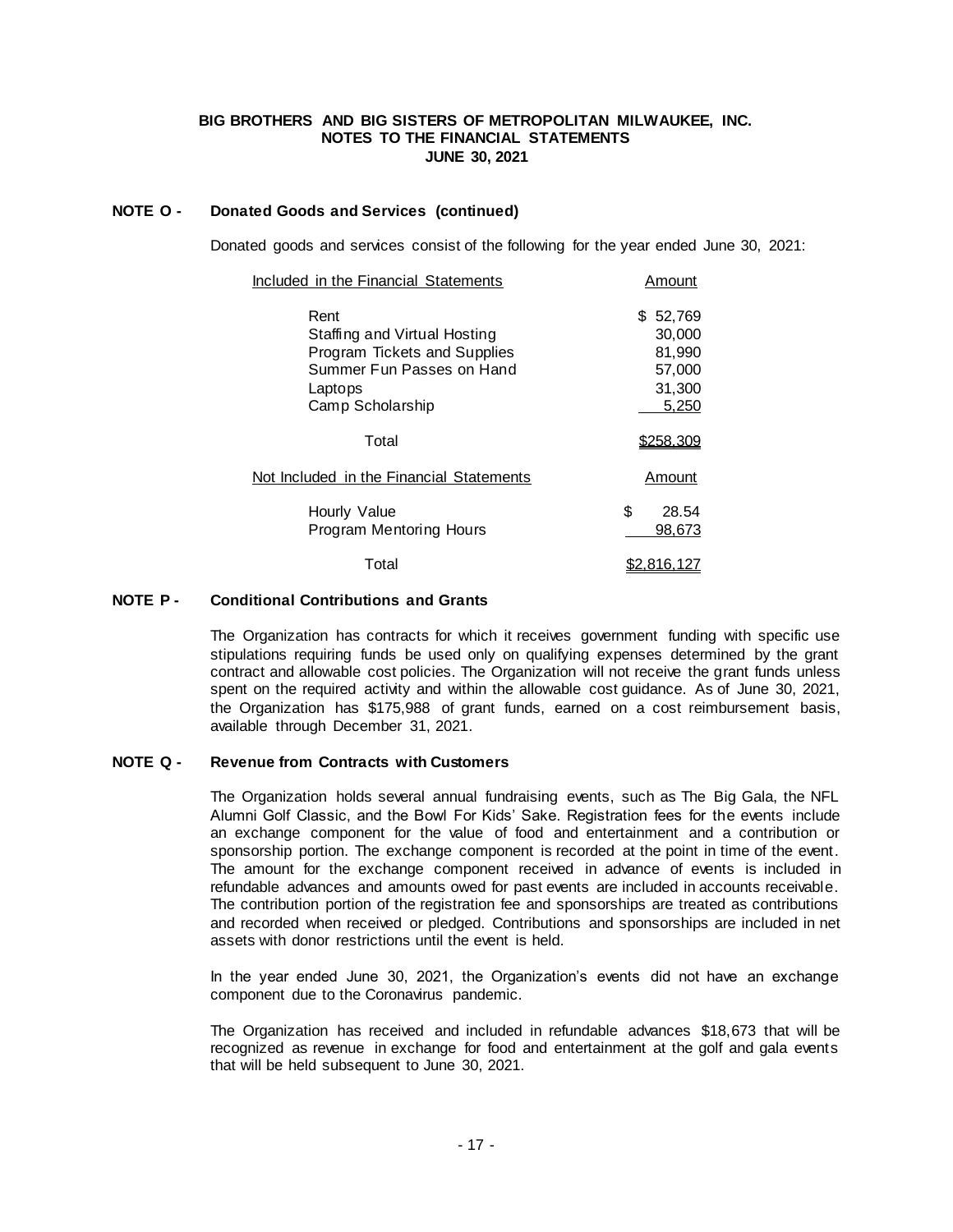## **NOTE R - Retirement Plan**

The Organization has established a Simplified Employee Pension plan. Employees who have performed services for the Organization during at least two of the immediately preceding plan years and who are age 21 are eligible to participate. The Organization contributed 4% of employees' compensation. Retirement expense for the year ended June 30, 2021, was \$29,126.

## **NOTE S - Office Lease**

The Organization leases office space located in Milwaukee, Wisconsin, under a lease that extends through May 31, 2025. In addition, the Organization paid \$150 per month for storage space. The Organization paid \$117,100 for rent and storage and the received rent in-kind of \$52,769 in the year ended June 30, 2021.

Minimum future rental payments under this non-cancelable operating lease are:

| For the Year Ending | Amount    |
|---------------------|-----------|
| June 30, 2022       | \$117,877 |
| June 30, 2023       | 120.824   |
| June 30, 2024       | 123.845   |
| June 30, 2025       | 116,121   |
| T∩tal               |           |

# **NOTE T - Income Taxes**

The Organization is exempt from income tax under Section 501(c)(3) of the Internal Revenue Code and is classified as other than a private foundation. Management has reviewed all tax positions recognized in previously filed tax returns and those expected to be taken in future tax returns. As of June 30, 2021, the Organization had no amounts related to unrecognized income tax benefits and no amounts related to accrued interest and penalties. The Organization does not anticipate any significant changes to unrecognized income tax benefits over the next year.